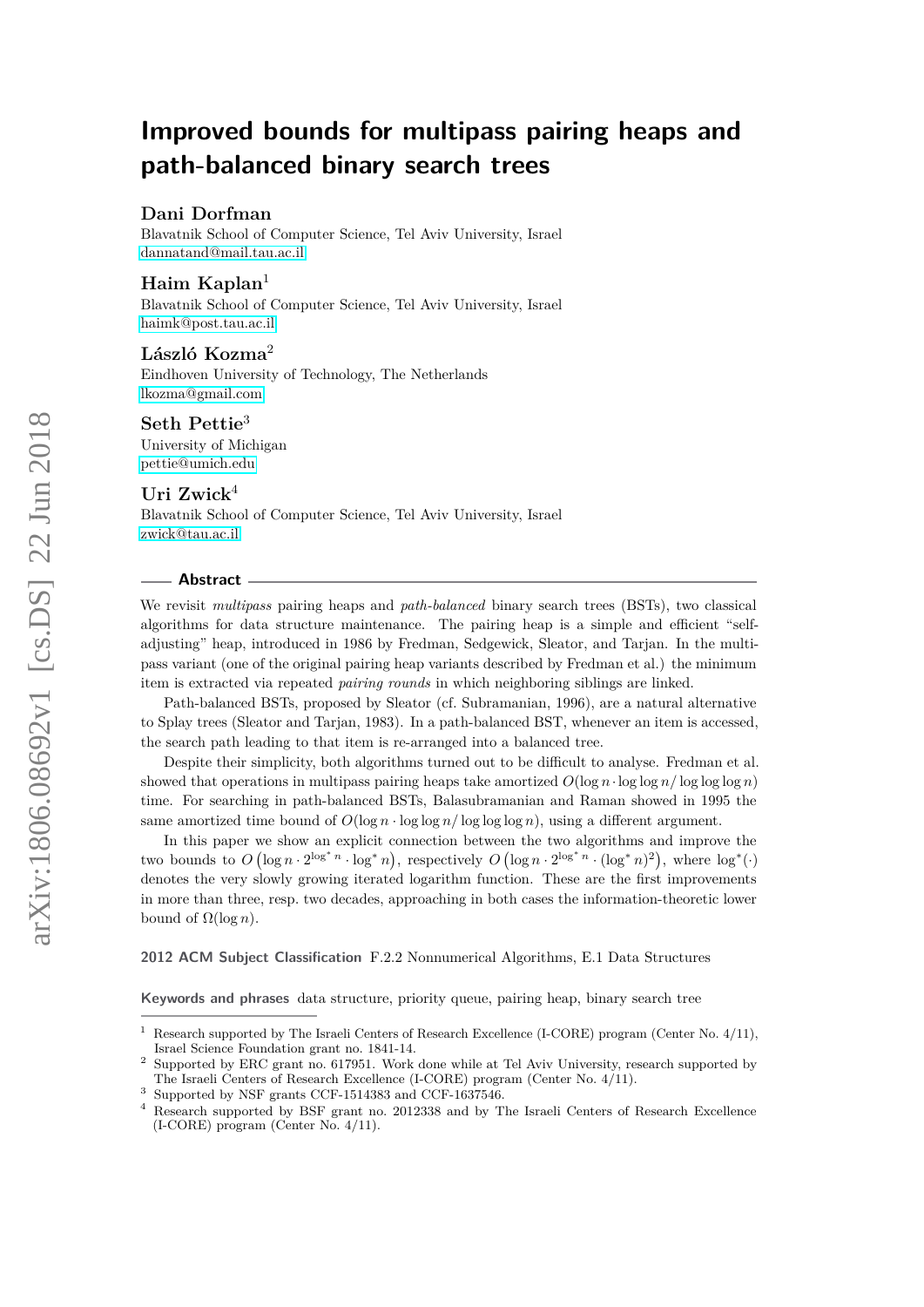#### **24:2 Improved bounds for multipass pairing heaps and path-balanced binary search trees**

# **1 Introduction**

Binary search trees (BSTs) and heaps are the canonical comparison-based implementations of the well-known *dictionary* and *priority queue* data types.

In a balanced **BST** all standard dictionary operations (*insert*, *delete*, *search*) take *O*(log *n*) time, where *n* is the size of the dictionary. Early research has mostly focused on structures that are kept (approximately) balanced throughout their usage. (AVL-, red-black-trees, and randomized treaps are important examples, see e.g.,  $[11, § 6.2.2]$  $[11, § 6.2.2]$ ). These data structures re-balance themselves when necessary, guided by auxiliary data stored in every node.

By contrast, Splay trees (Sleator, Tarjan, 1983 [\[17\]](#page-29-1)) achieve *O*(log *n*) amortized time per operation without any explicit balancing strategy and with no bookkeeping whatsoever. Instead, Splay trees re-adjust the search path *after every access*, in a way that depends only on the shape of the search path, ignoring the global structure of the tree. Besides the  $O(\log n)$ amortized time, Splay trees are known to satisfy stronger, adaptive properties (see [\[9,](#page-29-2) [3\]](#page-29-3) for surveys). They are, in fact, conjectured to be optimal on every sequence of operations (up to a constant factor); this is the famous "dynamic optimality conjecture" [\[17\]](#page-29-1). Splay trees and data structures of a similar flavor (i.e., local restructuring, adaptivity, no auxiliary data) are called "self-adjusting".

The efficiency of Splay trees is intriguing and counter-intuitive. They re-arrange the search path by a sequence of double rotations ("zig-zig" and "zig-zag"), bringing the accessed item to the root. It is not hard to see that this transformation results in "approximate depth-halving" for the nodes on the search path; the connection between this depth-halving and the overall efficiency of Splay trees is, however, far from obvious.

An arguably more natural approach for BST re-adjustment would be to turn the search path, after every search, into a balanced tree.<sup>[5](#page-1-0)</sup> This strategy combines the idea of selfadjusting trees with the more familiar idea of balancedness. Indeed, this algorithm was proposed early on by Sleator (see e.g., [\[19,](#page-29-4) [1\]](#page-29-5)). We refer to BSTs maintained in this way as *path-balanced* BSTs (see Figure [1\)](#page-2-0).

Path-balanced BSTs turn out to be surprisingly difficult to analyse. In 1995, Balasub-ramanian and Raman [\[1\]](#page-29-5) showed the upper bound of  $O(\log n \cdot \log \log n / \log \log n)$  on the cost of operations in path-balanced BSTs. This bound has not been improved since. Thus, path-balanced BSTs are not known to match the *O*(log *n*) amortized cost (let alone the stronger adaptive properties) of Splay. This is surprising, because broad classes of BSTs are known to match several guarantees of Splay trees [\[19,](#page-29-4) [2\]](#page-29-6), path-balanced BSTs, however, fall outside these classes.<sup>[6](#page-1-1)</sup> Without evidence to the contrary, one may even conjecture path-balanced BSTs to achieve dynamic optimality; yet our current upper bounds do not even match those of a *static* balanced tree. This points to a large gap in our understanding of a natural heuristic in the fundamental BST model.

In this paper we show that the amortized time of an  $access^7$  $access^7$  in a path-balanced BST is  $O\left(\log n \cdot (\log^* n)^2 \cdot 2^{\log^* n}\right)$ . The result, probably not tight, comes close to the informationtheoretic lower bound of  $\Omega(\log n)$ . Closing the gap remains a challenging open problem.

<span id="page-1-0"></span><sup>&</sup>lt;sup>5</sup> The restriction to touch only the search path is natural, as the cost of doing this is proportional to the *search cost*. (A BST can be changed into any other BST with a linear number of rotations [\[16\]](#page-29-7).)

<span id="page-1-1"></span><sup>6</sup> Intuitively, path-balance is different, and more difficult to analyse than Splay, because it may increase the depth of a node by an additive  $O(\log n)$ , whereas Splay may increase the depth of a node by at most 2. In a precise sense, path-balance is not a *local* transformation (see [\[2\]](#page-29-6)).

<span id="page-1-2"></span><sup>7</sup> We only focus on successful search operations (i.e., accesses). The results can be extended to other operations at the cost of technicalities. For simplicity, we assume that the keys in the tree are unique.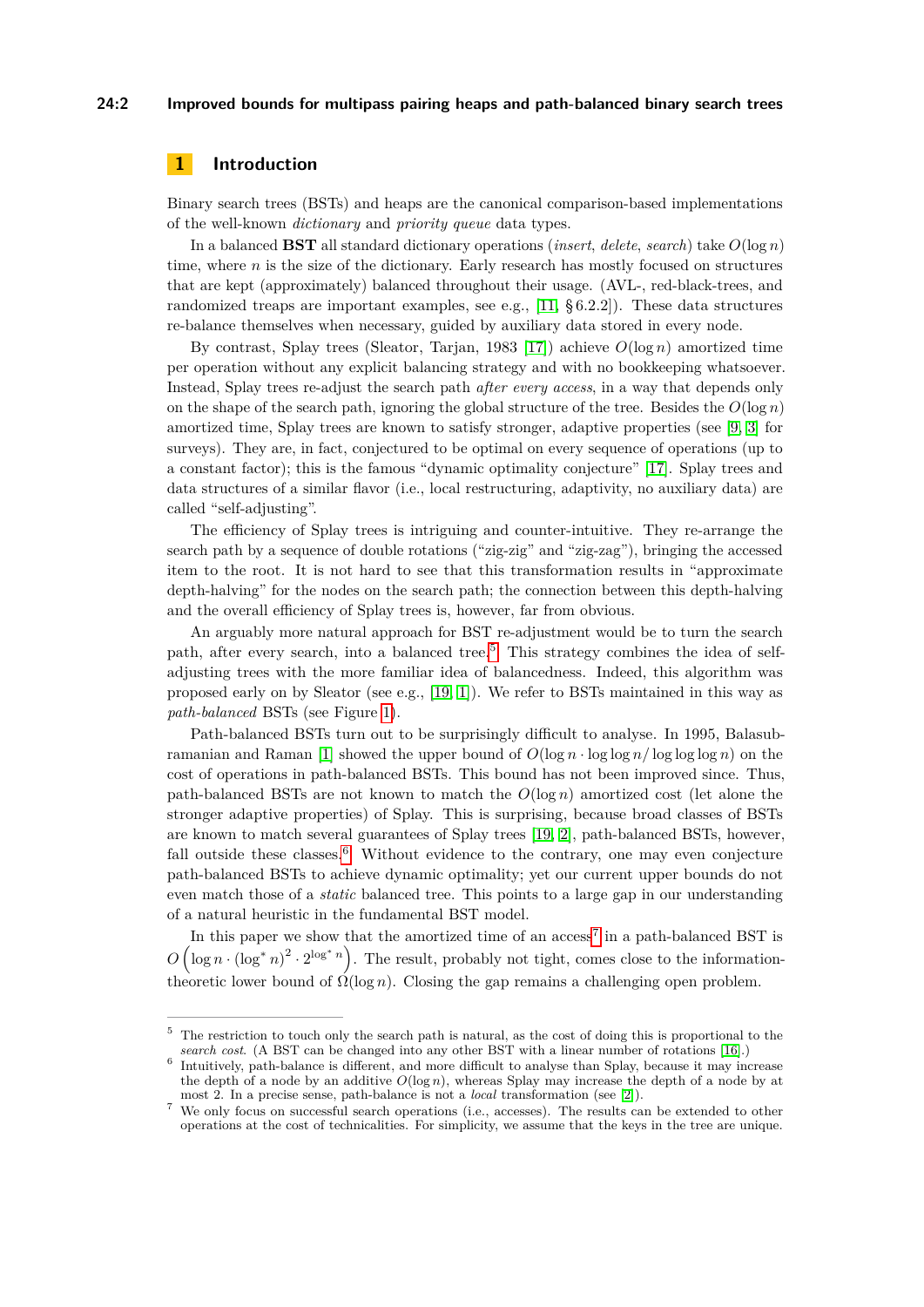<span id="page-2-0"></span>

**Figure 1** Access in a path-balanced BST. Search path (*f, a, e, d, b, c*) from root *f* to accessed item *c* is re-arranged into a balanced tree with subtrees (denoted by capital letters) re-attached.

**Priority queues** support the operations *insert*, *delete-min*, and possibly *meld*, *decreasekey* and others. Pairing heaps, a popular priority queue implementation, were proposed in the 1980s by Fredman, Sedgewick, Sleator, and Tarjan [\[5\]](#page-29-8) as a simpler, self-adjusting alternative to Fibonacci heaps [\[6\]](#page-29-9). Pairing heaps maintain a multi-ary tree whose nodes (each with an associated key) are in heap order. Similarly to Splay trees, pairing heaps only perform key-comparisons and simple local transformations on the underlying tree, with no auxiliary data stored. Fredman et al. showed that in the standard pairing heap all priority queue operations take  $O(\log n)$  time. They also proposed a number of variants, including the particularly natural *multipass pairing heap*. In multipass pairing heaps, the crucial *delete-min* operation is implemented as follows. After the root of the heap (i.e., the minimum) is deleted, repeated pairing rounds are performed on the new top-level roots, reducing their number until a single root remains. In each pairing round, neighboring pairs of nodes are *linked*. Linking two nodes makes the one with the larger key the *leftmost* child of the other (Figure [2\)](#page-3-0).

Pairing heaps perform well in practice [\[18,](#page-29-10) [14,](#page-29-11) [12\]](#page-29-12). However, Fredman [\[4\]](#page-29-13) showed that all of their standard variants (including the multipass described above) fall short of matching the theoretical guarantees of Fibonacci heaps (in particular, assuming  $O(\log n)$ ) cost for deletemin, the average cost of *decrease-key* may be  $\Omega(\log \log n)$ , in contrast to the  $O(1)$  guarantee for Fibonacci heaps). The exact complexity of the standard pairing heap on sequences of intermixed delete-min, insert, and decrease-key operations remains an intriguing open problem, with significant progress through the years (see e.g.,  $[8, 15]$  $[8, 15]$  $[8, 15]$ ). However, for the multipass variant, even the basic question of whether deleting the minimum takes  $O(\log n)$  amortized time remains open, the best upper bound to date being the  $O(\log n \cdot \log \log n / \log \log n)$ originally shown by Fredman et al. Similarly to the case of path-balanced BSTs, we have thus a basic combinatorial transformation on trees, whose complexity is not well-understood.

In this paper we show that in multipass pairing heaps delete-min<sup>[8](#page-2-1)</sup> takes amortized time  $O(\log n \cdot \log^* n \cdot 2^{\log^* n})$ , the first improvement since the original paper of Fredman et al. The improvement is, from a practical perspective, not significant. Nonetheless, it reduces the gap to the theoretical optimum from  $(\approx \log^{(2)} n)$  to less than  $\log^{(k)} n$  for any fixed *k*.

The reader may notice that the old bounds for multipass pairing heaps and path-balanced BSTs are the same. The two data structures are, indeed, quite similar: if one views multipass pairing heaps as binary trees (see e.g.,  $[10, § 2.3.2]$  $[10, § 2.3.2]$ ), the multipass re-adjustement is equivalent

<span id="page-2-1"></span><sup>8</sup> To keep the presentation simpler, we only focus on *delete-min* operations, omitting the extension of the result to other operations.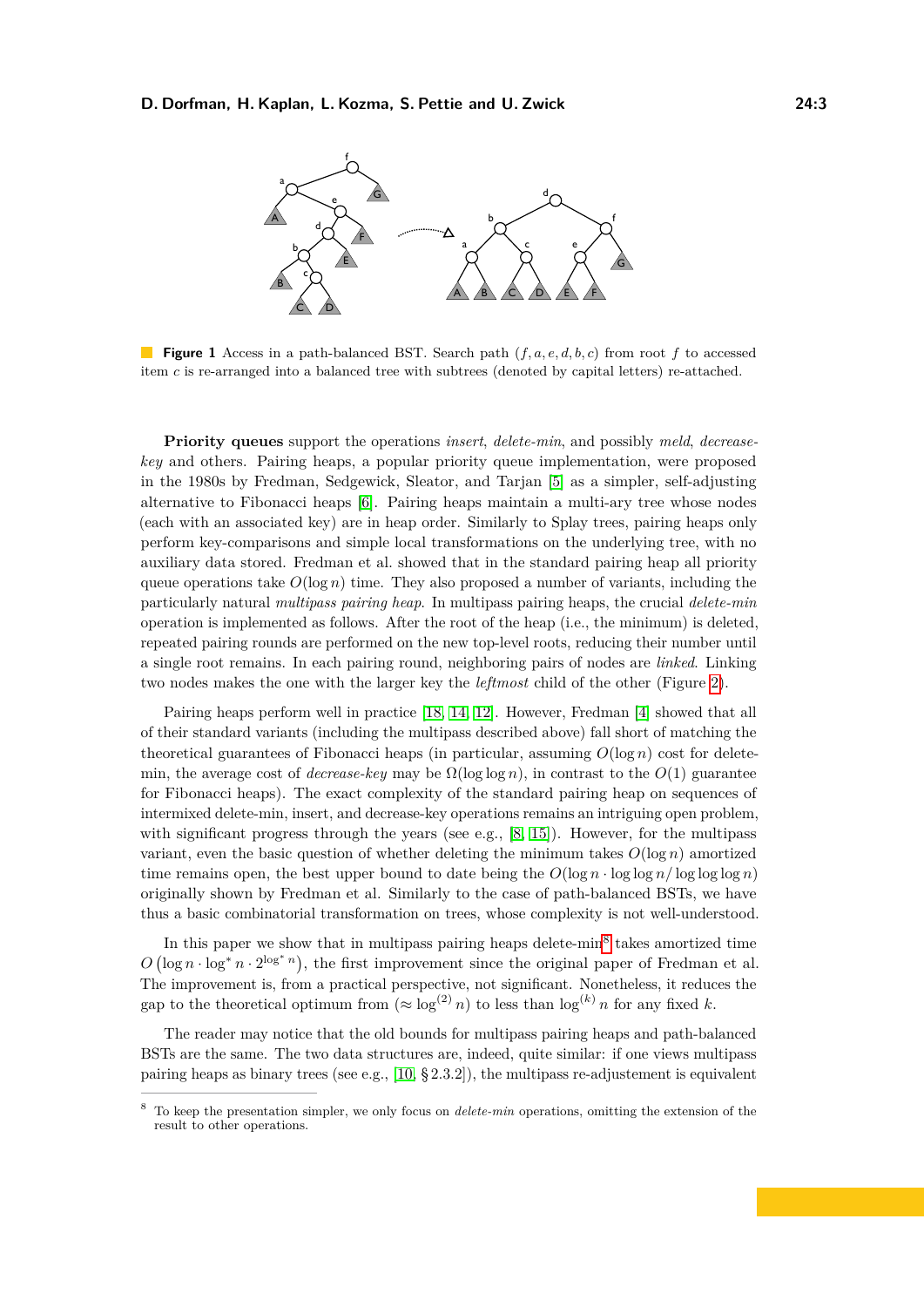<span id="page-3-0"></span>

**Figure 2** Delete-min in a multipass pairing heap. (above) state after deleting the root, with list of siblings; (below) state after three pairing rounds, with links (2*,* 5), (4*,* 1), (3*,* 7), (2*,* 1), (3*,* 6), (1*,* 3). (left) multi-ary view; (right) binary view. Numbers denote keys, capital letters denote subtrees.

to balancing the right-spine of a binary tree.[9](#page-3-1) The multipass analysis, however, does not immediately transfer to path-balanced BSTs; the fact that the BST search path may be arbitrary (not necessarily right-leaning) complicates the argument for path-balanced BSTs.

Our analysis of multipass pairing heaps (§ [2\)](#page-3-2) is based on a new, fine-grained scaling of the sum-of-logs potential function used by Sleator and Tarjan in the analysis of Splay trees, and by Fredman et al. in the analysis of pairing heaps. At a high level, we argue that certain link operations are information-theoretically efficient, and that such links happen sufficiently often. The subsequent, rather intricate analysis notwithstanding, we believe that the ideas of the proof may have further applications in the analysis of data structures.

In § [3](#page-8-0) we show our result for path-balanced BSTs. Informally, we decompose the pathbalancing operation into several stages, each of which resembles the multipass transformation, allowing us to adapt and reuse the result of § [2.](#page-3-2)

# <span id="page-3-2"></span>**2 Multipass pairing heaps**

A *pairing heap* is a multi-ary heap, storing a key in each node, with the regular (min)heapcondition: the key of a node is smaller than the keys of its children. Priority queue operations are implemented using the unit-cost *linking* step. Given nodes  $x, y$ , link $(x, y)$  "hangs" the node with the larger key as the *leftmost* child of the other. The operations *insert*, *meld*, and *decrease-key* can be implemented in a straightforward way using a single *link* (we refer to [\[5\]](#page-29-8) for details). The only nontrivial operation is *delete-min*. Here, after deleting the root, we are left with a number of top-level nodes, which we combine into a single tree via a sequence of *links*. In multipass pairing heaps we achieve this by performing repeated *pairing rounds*, until a single top-level node remains (i.e., the new root of the heap). A single pairing round is as follows. Let  $x_1, \ldots, x_\ell$  be the top-level nodes, ordered left-to-right, before the round. For all  $1 \leq i \leq |\ell/2|$  we perform link $(x_{2i-1}, x_{2i})$ . Observe that if  $\ell$  is odd, then the rightmost node is unaffected in the current round. The number of rounds is  $\lceil \log(k) \rceil$ , where k is the number of children of the (deleted) root.<sup>[10](#page-3-3)</sup> (See Figure [2.](#page-3-0))

We now analyse delete-min operations implemented by multipass pairing heaps. Let *k*

<span id="page-3-1"></span><sup>&</sup>lt;sup>9</sup> We note that the previous analysis of path-balanced BSTs [\[1\]](#page-29-5) did not use this correspondence. By connecting the two data structures, we also simplify (to some extent) the proof of [\[1\]](#page-29-5).

<span id="page-3-3"></span><sup>&</sup>lt;sup>10</sup> The function  $log(·)$  is base 2 everywhere, the base *e* logarithm is written as  $ln(·)$ .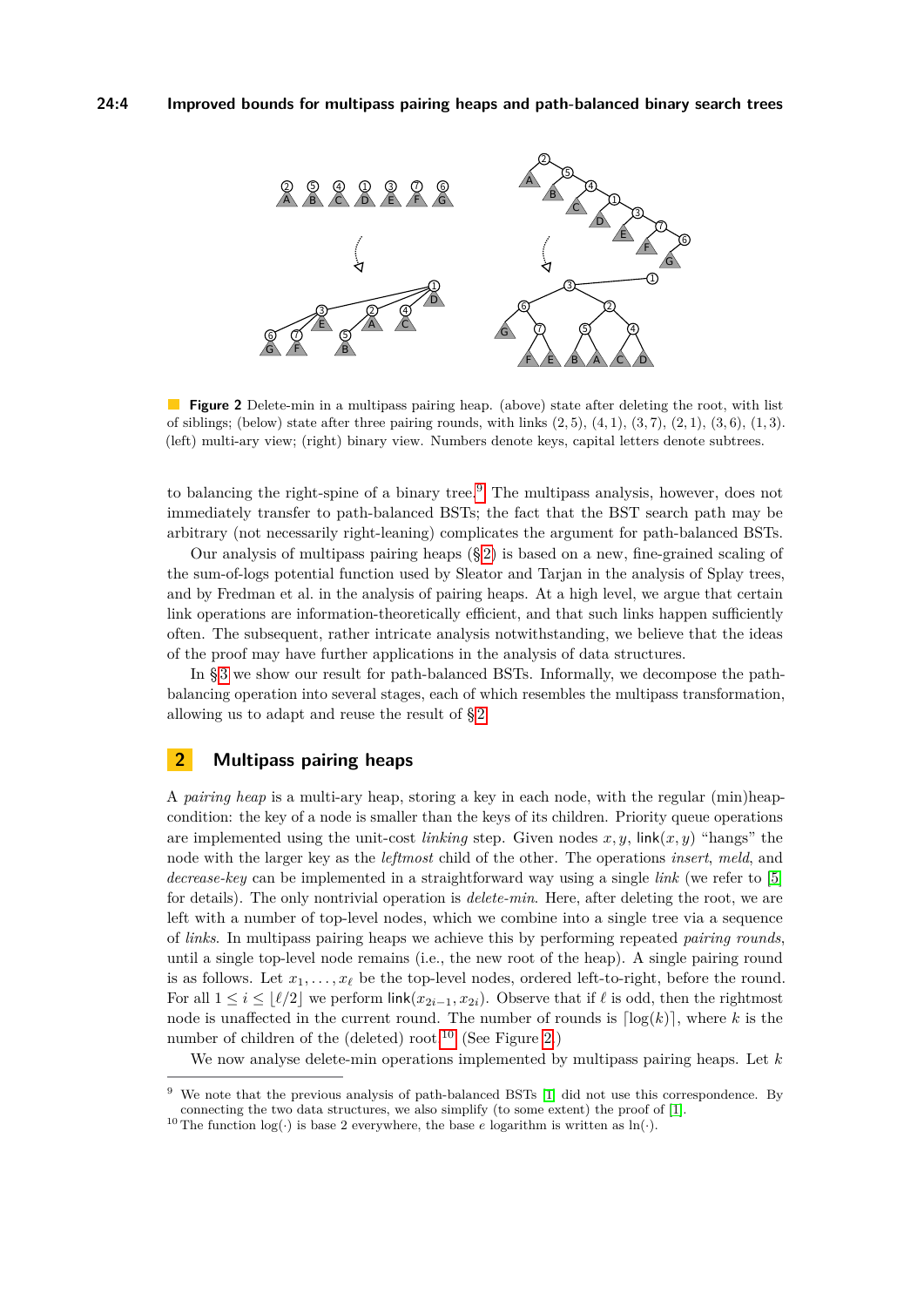be the number of children of the deleted root, defined to be the real cost of the operation (observe that the number of links is exactly  $k-1$ ). Let *n* be the size of the heap before the operation. We use the binary tree view of multi-ary heaps, where the *leftmost child* and *next sibling* pointers are interpreted as *left child* and *right child*. A single link operation is shown in Figure [3.](#page-4-0) Let *a*, *b*, *c* denote the sizes of subtrees *A*, *B*, and *C*, respectively.

<span id="page-4-0"></span>

**Figure 3** Left: link $(x, y)$  in binary tree view. Dots  $(...)$  indicate the sequence of nodes that have already been linked in the current round, subtree *C* contains the yet-to-be-linked nodes. Arrows indicate possible switching depending on the outcome of the comparison between *x* and *y*. The roots of  $A, B$ , and  $C$  are denoted  $x_A, x_B,$  and  $x_C$ . Right: *i*-th link in a round (between  $x_i$  and  $y_i$ ). The subtree rooted at the right child of  $y_i$  is denoted  $C_i$ ; observe that  $C_i$  contains  $C_{i+1}$ .

We define a potential function that refines the Sleator-Tarjan "sum-of-logs" potential [\[17\]](#page-29-1). Let  $\Phi = \sum_{x \in T} \phi(x)$ , over all nodes *x* of the heap *T*, where

$$
\phi(x) = \frac{H(x)}{\log^2(2 + H(x))}, \text{ and } H(x) = \log\left(\frac{s(p(x))}{s(x)}\right),
$$

where  $s(x)$  denotes the size of the subtree rooted at *x*, and  $p(x)$  is the parent of  $x$ <sup>[11](#page-4-1)</sup>. Note that both *subtrees* and *parents* are meant in the binary tree view.

For convenience, define the functions

<span id="page-4-2"></span>
$$
f(x) = \log x / \log^2 (2 + \log x)
$$
, and  $g(x) = x / \log^2 (2 + x)$ .

With this notation,  $f(x) = g(\log(x))$ , and  $\phi(x) = f\left(\frac{s(p(x))}{\sqrt{x}}\right)$ *s*(*x*) ). Clearly, both  $f(x)$  and  $g(x)$ are positive, monotone increasing, and concave, for all  $x \ge 1$ , respectively,  $x \ge 0$ .

By simple arithmetic, the increase in potential due to a single link (as in Figure [3\)](#page-4-0) is:

$$
\Delta \Phi = f\left(\frac{a+b+1}{a}\right) + f\left(\frac{a+b+1}{b}\right) + f\left(\frac{a+b+c+2}{a+b+1}\right) + f\left(\frac{a+b+c+2}{c}\right)
$$

$$
-f\left(\frac{a+b+c+2}{a}\right) - f\left(\frac{a+b+c+2}{b+c+1}\right) - f\left(\frac{b+c+1}{b}\right) - f\left(\frac{b+c+1}{c}\right). \tag{1}
$$

For a suitably large constant  $\gamma$  (for concreteness let  $\gamma = 3000$ ), we consider the quantities *γ*<sup>2</sup>*a*, *γb*, and *c*, i.e., the scaled sizes of the subtrees *A*, *B*, and *C*. We distinguish different kinds of links, depending on the ordering of the three quantities (breaking ties arbitrarily). We first look at the cases when  $\gamma^2 a$  or  $\gamma b$  is the largest (called respectively type-(1) and type-(2) links), and show that the possible increase in potential due to such links is small. In particular, for type-(1) links,  $\Delta \Phi$  is dominated by a term  $f(a/c)$ , and for type-(2) links the

<span id="page-4-1"></span><sup>&</sup>lt;sup>11</sup> Using  $\phi(x) = H(X)$  instead, would essentially recover the original "sum-of-logs" potential. Such an "edge-based" potential function was used earlier, e.g., in [\[7,](#page-29-17) [13\]](#page-29-18).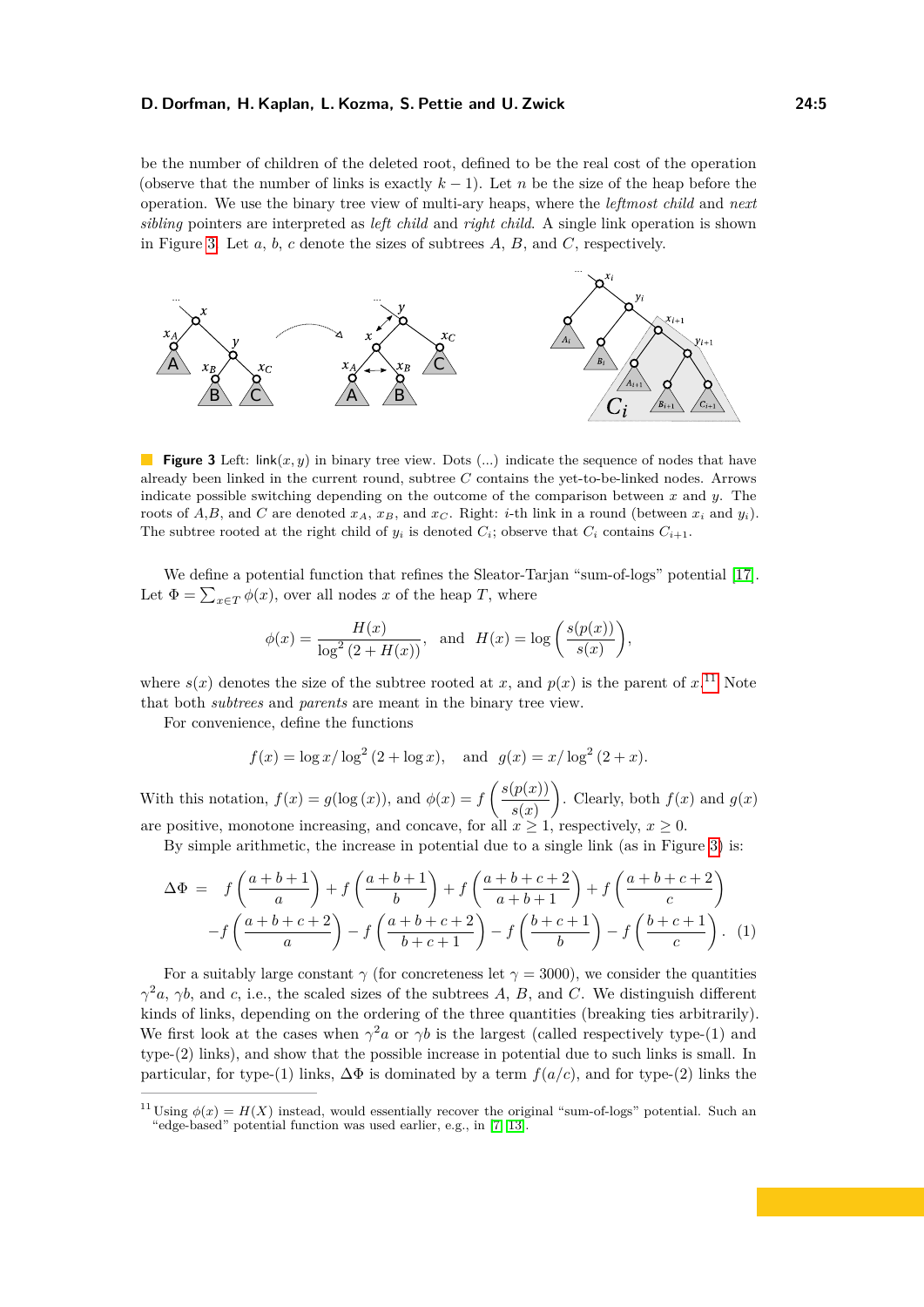positive and negative contributions cancel out, leaving  $\Delta \Phi = O(1)$ . The proofs use standard (although somewhat delicate) analysis; we defer most of the calculations to Appendix [B.](#page-13-0)

<span id="page-5-1"></span>**Lemma 1** [\(B.1\)](#page-14-0). *A type-(1) link*  $(\gamma^2 a \ge \max{\gamma b, c})$  *increases the potential*  $\Phi$  *by at most*  $2 \cdot g(\log(a/c) + O(1))$ , where the  $O(1)$  term is a constant independent of a, b, c, n, and k.

<span id="page-5-2"></span>**Example 2** [\(B.2\)](#page-16-0). *A type-(2) link*  $(\gamma b \ge \max{\gamma^2 a, c})$  *increases*  $\Phi$  *by at most*  $O(1)$ *.* 

The case when  $c$  is the greatest of the three quantities (called type- $(3)$  link) is the most favorable. Here, the potential of  $x_A$ ,  $x_B$  before the linking is (roughly) the logarithm of  $s(x_C)$ (very large) divided by  $s(x_A)$ ,  $s(x_B)$ ; after the linking, the potential becomes (essentially) the logarithm of the ratio between  $s(x_A)$  and  $s(x_B)$  (much smaller), resulting in a significant saving in potential. We use this saving to "pay" for the operations. First we make the following, easier claim.

<span id="page-5-5"></span>**Lemma 3** [\(B.3\)](#page-16-1). *A type-(3) link*  $(c \ge \max{\{\gamma^2 a, \gamma b\}}\})$  *can not increase*  $\Phi$ *.* 

It remains to balance the *decrease* in potential due to type-(3) links and the *increase* in potential due to all other links. First, we show that almost all links are type-(3).

<span id="page-5-0"></span>**Lemma 4.** *There are at most*  $O(\log n)$  *type-(1) and type-(2) links within a pairing round.* 

**Proof.** Let  $a_i$ ,  $b_i$ ,  $c_i$  denote the subtree-sizes corresponding to the *i*-th link *from left to right*, see Figure [3\(](#page-4-0)right). Let the subsequences  $a_{i_t}$ ,  $b_{i_t}$ ,  $c_{i_t}$ ,  $t = 1, \ldots, m$  be the subtree-sizes corresponding to type-(1) and type-(2) links. Observe that  $c_{i_1} \geq \cdots \geq c_{i_m}$ . If the *i*-th link is of type-(1) or type-(2), then  $c_{i-1} = 2 + a_i + b_i + c_i \ge (1 + 1/\gamma^2) \cdot c_i$ , since in each of these cases  $a_i \geq 1/\gamma^2 c_i$  or  $b_i \geq 1/\gamma^2 c_i$ . Since  $c_{i_1} \leq n$ , and  $c_{i_m} \geq 1$  the claim follows.

<span id="page-5-3"></span> $\blacktriangleright$  **Lemma 5.** All type-(1) and type-(2) links within a single pairing round increase the *potential by at most*  $O(\log n)$ *.* 

**Proof.** Look at a single round of pairing. Let  $a_{i_t}$ ,  $b_{i_t}$ ,  $c_{i_t}$  ( $t = 1, \ldots, m$ ) be as in the proof of Lemma [4](#page-5-0) and recall that  $m = O(\log n)$ . If the  $i_t$ -th link is type-(1), then by Lemma [1,](#page-5-1) the increase in potential is at most  $2 \cdot g(\log(a_{i_t}/c_{i_t}) + O(1)).$ 

Otherwise, if the  $i_t$ -th link is type-(2), then by Lemma [2,](#page-5-2) the increase in potential is at most  $O(1)$ , which we can write as  $2 \cdot g(c')$ , for a suitable constant *c'*.

Let  $q_t$  denote  $\log(a_{i_t}/c_{i_t}) + O(1)$ , or *c*<sup>*'*</sup>, corresponding to the  $i_t$ -th link (according to its type). We have  $\sum q_i \leq \alpha \cdot \log n$  (for a fixed constant  $\alpha \geq 1$ ), since the sum of the log  $(a_i/c_i)$ terms telescopes, and the additive  $O(1)$  (or *c'*) terms appear at most  $m = O(\log n)$  times.

The total increase in potential is at most  $\Delta \Phi = 2 \cdot \sum_{t=1}^{m} g(q_t)$ . By the concavity of  $g(\cdot)$ ,  $\Delta\Phi$  is maximized if all of the arguments of  $g(\cdot)$  are equal. We thus obtain a bound on the total increase in potential in the pairing round.

$$
\Delta \Phi \le 2m \cdot g\left(\frac{\alpha \cdot \log n}{m}\right) = \frac{2\alpha \log n}{\log^2\left(2 + \alpha \cdot (\log n)/m\right)} = O\left(\log n\right).
$$

The last proof yields, in fact, the following stronger claim.

<span id="page-5-4"></span> $\blacktriangleright$  **Lemma 6.** All type-(1) and type-(2) links within the last ( $\log \log n$ ) pairing rounds increase *the potential by at most*  $O(\log n)$ *.* 

**Proof.** Observe that for  $j < \log \log n$ , the *j*-th to the last pairing round has at most  $m \leq 2^j < \log n$  links. Thus, as in Lemma [5,](#page-5-3) we obtain:

$$
\Delta \Phi \le \frac{2\alpha \log n}{\log^2\left(2+\alpha\cdot(\log n)/m\right)} \le \frac{2\alpha \log n}{\log^2\left(\alpha\cdot(\log n)/2^j\right)} = \frac{2\alpha \log n}{((\log\log n + \log \alpha) - j)^2}.
$$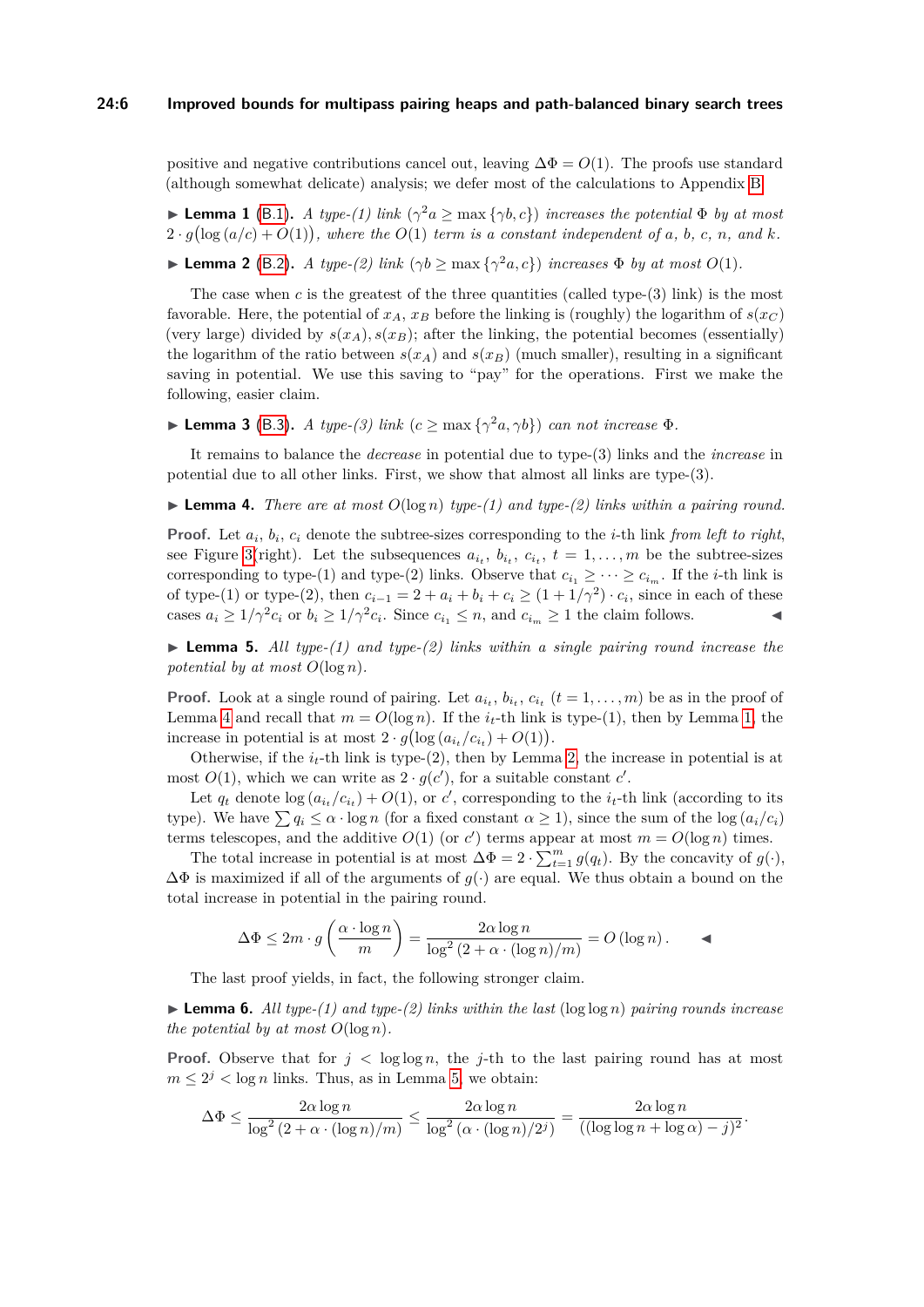Note that the second inequality holds since  $2^{j} < \log n$ . The sum of this expression over all  $(\log \log n)$  levels *j* is  $O(\log n)$ . (Using the fact that  $\sum_{k} 1/k^2$  converges to a constant.)

Now we estimate more carefully the decrease in potential due to type- $(3)$  links. Let  $x_A$  and *x<sup>B</sup>* be nodes as denoted in Figure [3.](#page-4-0) We want to express the potential-change in terms of  $H_A = H(x_A)$  and  $H_B = H(x_B)$  (before the link operation). Recall that  $H_A = \log \left( \frac{a+b+c+2}{a} \right)$ and  $H_B = \log\left(\frac{b+c+1}{b}\right)$ .

Among type-(3) links  $(c \ge \max{\{\gamma^2 a, \gamma b\}})$  we distinguish two subtypes: type-(3A)  $(\gamma^2 a \ge$ *γb*), and type-(3B) ( $\gamma b \ge \gamma^2 a$ ). We have the following two (symmetric) observations:

<span id="page-6-1"></span>**Lemma 7** [\(B.4\)](#page-19-0). *A type-(3A) link*  $(c \geq \gamma^2 a \geq \gamma b)$  *decreases the potential by at least* 

$$
\Omega(1)\cdot \frac{H_A}{\log^2\left(2+H_B\right)}-O(1).
$$

It follows that for some constant  $d_1$ , if  $H_A \geq d_1 \cdot \log^2(2 + H_B)$ , then  $\Delta \Phi \leq -1$ .

**Proof.** Let 
$$
x = c/a \ge \gamma^2
$$
 and  $y = a/b \ge 1/\gamma$ . Then, recalling Equation (1):  
\n
$$
-\Delta \Phi = f(1 + \frac{y}{1 + xy}) + f(1 + 1/y + x) + f(1 + \frac{1}{xy}) + f(1 + xy)
$$
\n
$$
-f(1 + y) - f(1 + \frac{1}{y}) - f(1 + \frac{1}{x} + \frac{1}{xy}) - f(1 + \frac{xy}{y + 1}) - O(1).
$$

We have  $H_A = \log(1 + x + 1/y) + O(1)$ , and  $H_B = \log(1 + xy) + O(1)$ . Note,  $H_B ≥ Ω(1) \cdot H_A$ . Collecting constant terms, we have:

$$
-\Delta \Phi \ge f(1+xy) + f(1+x) - f(1+y) - f\left(1 + \frac{xy}{y+1}\right) - O(1).
$$

As  $f(1+x) - f(1+\frac{xy}{y+1}) \ge 0$ , we further simplify:  $-\Delta \Phi \ge f(1+xy) - f(1+y) - O(1)$ . It is now sufficient to show:

$$
f(1+xy) - f(1+y) \ge \Omega(1) \cdot \frac{\log(1 + x + 1/y)}{\log^2(2 + \log(1+xy))} - O(1).
$$

(We defer the detailed calculations to  $B.4$ .)

<span id="page-6-2"></span>**Lemma 8** [\(B.5\)](#page-20-0). *A type-(3B) link*  $(c \ge \gamma b \ge \gamma^2 a)$  *decreases the potential by at least* 

$$
\Omega(1) \cdot \frac{H_B}{\log^2\left(2 + H_A\right)} - O(1).
$$

It follows that for some constant  $d_2$ , if  $H_B \geq d_2 \cdot \log^2(2 + H_A)$ , then  $\Delta \Phi \leq -1$ .

<span id="page-6-0"></span> $\triangleright$  **Corollary 9.** *There exists a constant*  $d$  (= max( $d_1, d_2$ )) *such that all type-(3A) links with*  $H_A \geq d \cdot \log^2(2 + H_B)$  *and all type-(3B) links with*  $H_B \geq d \cdot \log^2(2 + H_A)$  *decrease the potential by at least* 1*.*

We now define the *category* of a node with respect to its  $H(\cdot)$  value. Intuitively, nodes of the same category are those that, when linked, release the most potential. Let us denote  $h(x) = d \cdot \log^2(2+x)$ . Using the notation of function composition, let

$$
h^{(0)}(x) = x, \ \ h^{(i)}(x) = h\left(h^{(i-1)}(x)\right).
$$

The category of a node is based on the values  $h^{(i)}(\log n)$ ,  $i = 1, \ldots, \log^* n$ . Note that  $h^{(0)}(\log n) = \log n, h^{(1)}(\log n) = d \cdot \log^2(2 + \log n), \ldots, h^{(\log^* n)}(\log n) = O(1)$ , where the  $O(1)$  depends on *d*, since (using the *star* notation)  $h^*(n) \leq (\log^3)^*(n) + O(1) = \log^* n + O(1)$ .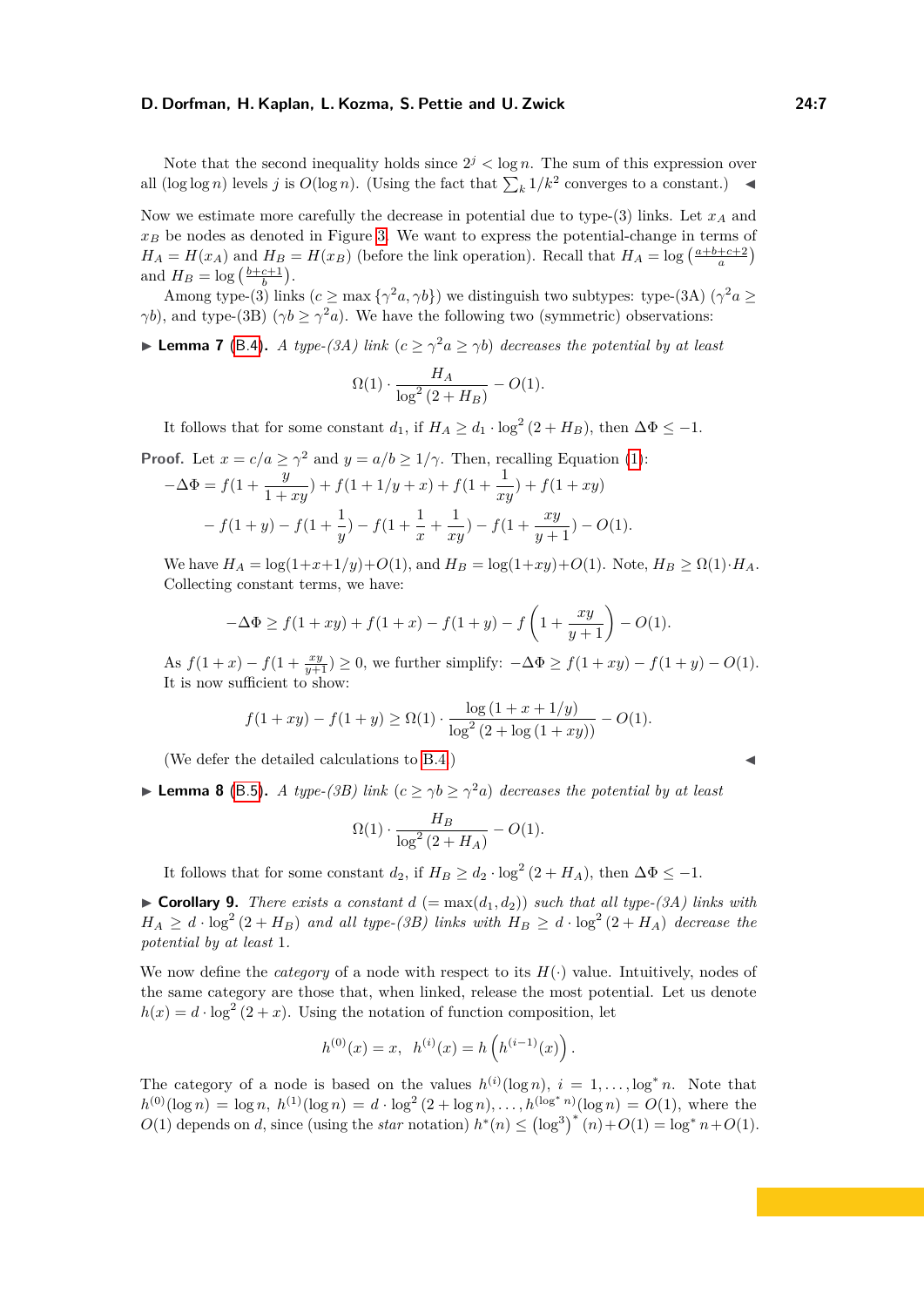▶ **Definition 10** (Category). Let *u* be a node. For  $i = 1, \ldots, \log^* n$ , we let cat $(u) = i$  if:

$$
H(u.\text{left}) \in (h^{(i)}(\log n), h^{(i-1)}(\log n)).
$$

If  $H(u.\text{left}) \leq h^{(\log^* n)}(\log n)$  we say that *u* is of category 0.

The following crucial observations connect categories and savings in potential.

<span id="page-7-1"></span>**Lemma 11.** Let link(*u, v*) be type-(3). If  $\text{cat}(u) = \text{cat}(v) \neq 0$ , then the link decreases the *potential by at least* 1*.*

**Proof.** Note that if  $i = \text{cat}(u) = \text{cat}(v) \neq 0$  then

 $H(u.\text{left}) \ge h^{(i)}(\log n) \ge d \cdot \log^2{(2 + H(v.\text{left}))},$  $H(v.\text{left}) \ge h^{(i)}(\log n) \ge d \cdot \log^2(2 + H(u.\text{left})).$ 

Thus, by Corollary [9,](#page-6-0) the claim follows.

<span id="page-7-3"></span> $\blacktriangleright$  **Lemma 12.** *In each pairing round there are at most*  $O(\log n)$  *nodes of category* 0*.* 

**Proof.** Let *x* be of category 0, then  $H(x.\text{left}) = O(1)$ . Denoting  $a = s(x.\text{left})$ ,  $c = s(x.\text{right})$ , we get  $H(x.\text{left}) = \log \frac{a+c+1}{a} = O(1)$ . Therefore,  $a = \Omega(c)$ , an occurrence that can happen at most  $O(\log n)$  times in each round (by the same argument as in Lemma [4\)](#page-5-0).

<span id="page-7-0"></span> $\blacktriangleright$  **Lemma 13.** Let *w* denote the "winner" of linking *x* and *y* (neither of category 0), i.e., *w is the one with the smaller key. Then*  $\text{cat}(w) \ge \max\{\text{cat}(x), \text{cat}(y)\}.$ 

**Proof.** Let  $y = x$ .right,  $a = s(x)$ .left),  $b = s(y)$ .left),  $c = s(y)$ .right) as in Figure [3.](#page-4-0) We have that  $H(x.\text{left}) = \log \frac{a+b+c+2}{a}$ ,  $H(y.\text{left}) = \log \frac{b+c+1}{b}$ , and  $H(\text{link}(x, y).\text{left}) = \log \frac{a+b+c+2}{a+b+1}$ . Clearly  $\frac{a+b+c+2}{a+b+1} \le \min\{\frac{a+b+c+2}{a}, \frac{b+c+1}{b}\}\$ , finishing the proof.

As seen in Figure [2,](#page-3-0) a delete-min operation transforms the "spine" of the heap (in binary view) into a balanced tree. We denote this tree by *T*. Each level of *T* corresponds to a pairing round; specifically, level *i* of *T* consists of nodes at distance *i* from the leaves, containing the *losers* of the *i*-th pairing round. The following lemma captures the potential reduction that yields the main result.

<span id="page-7-2"></span>▶ Lemma 14. Let T' be a subtree of T of depth  $\log^* n$ , whose leaves correspond to  $2^{\log^* n}$ *consecutive link operations. If*  $T'$  *contains only type-(3) links and no links involving nodes of category* 0, then the total decrease in potential caused by the links of  $T'$  is at least 1.

**Proof.** Assume towards contradiction that there is no link between two nodes of the same category in  $T'$ . By Lemma [13](#page-7-0) in each round the minimal overall category increases by at least 1, leaving us with two nodes of maximal category in the last round, a contradiction. By Lemma [11,](#page-7-1) a link between nodes of equal category decreases the potential by at least  $1. \blacktriangleleft$ 

<span id="page-7-4"></span>**Findamentary** 15. The amortized time of delete-min in multipass pairing heaps is  $O(\log n \cdot$  $\log^* n \cdot 2^{\log^* n}$ .

**Proof.** Let the real cost (number of link operations) be *k*. Note that there are at most  $\lceil \log k \rceil$  pairing rounds.

Thus, if  $k \leq \log n \cdot \log^* n \cdot 2^{\log^* n}$ , then there are at most  $\log \log n + \log \log^* n + \log^* n + 1$ rounds. Using Lemma [5](#page-5-3) we get that the first  $\log \log^* n + \log^* n + 1 = O(\log^* n)$  pairing rounds increase the potential by at most  $O(\log n \cdot \log^* n)$ . Also, as shown in Lemma [6,](#page-5-4) the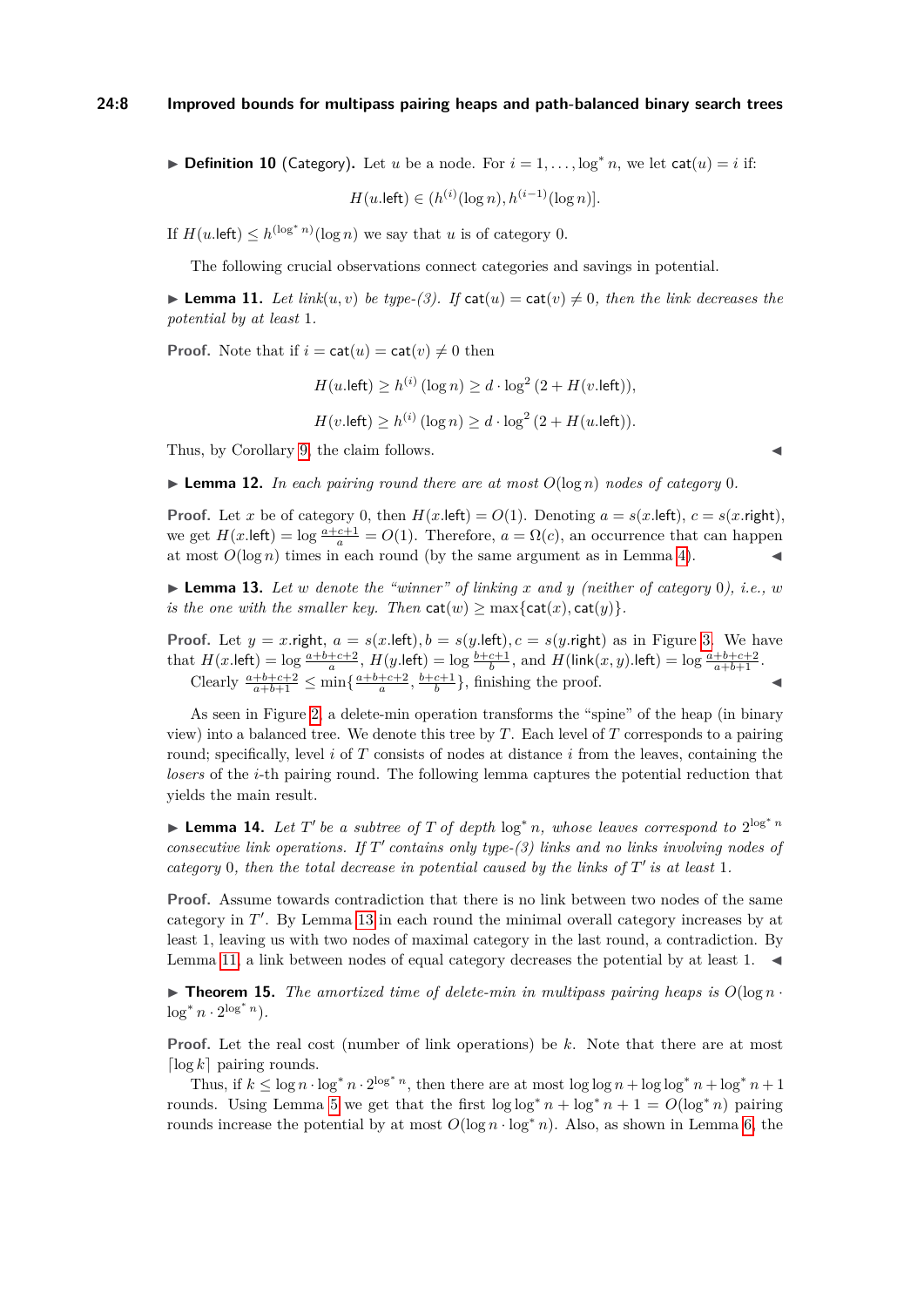total increase in potential for the last  $\log \log n$  levels is  $O(\log n)$ . Thus, the total potential increase is at most  $O(\log n) + O(\log n \cdot \log^* n)$ .

To analyse the case  $k > \log n \cdot \log^* n \cdot 2^{\log^* n}$ , we use the potential decrease of type-(3) links. First, we look at the first log<sup>∗</sup> *n* pairing rounds.

By Lemma [14,](#page-7-2) the links in every complete subtree of  $T$  of depth  $\log^* n$ , in which there are only type-(3) links and no category-0 nodes, decrease the potential by at least 1.

In the first  $\log^* n$  levels of *T* we can find  $\frac{k}{2^{\log^* n}}$  *disjoint* subtrees of this size. In these levels there are at most  $O(\log^* n \cdot \log n)$  type- $(1),(2)$  links, or links containing category-0 nodes (Lemmas [4](#page-5-0) and [12\)](#page-7-3). Thus, at least  $\frac{k}{2^{\log^* n}} - O(\log^* n \cdot \log n)$  of the subtrees answer the conditions of Lemma [14,](#page-7-2) decreasing the potential by at least  $\frac{k}{2^{\log^* n}} - O(\log^* n \cdot \log n)$ . Also, the total increase in potential caused by type- $(1),(2)$  links is at most  $O(\log n \cdot \log^* n)$ (Lemma [5\)](#page-5-3). Therefore, the first log<sup>∗</sup> *n* levels give us a decrease in potential of at least  $\frac{k}{2^{\log^* n}} - O\left(\log^* n \cdot \log n\right).$ 

Note that by using the same argument on the next log<sup>∗</sup> *n* levels, we get a decrease in potential of at least  $\frac{k'}{2^{\log k}}$  $\frac{k'}{2^{\log n}} - O\left(\log^* n \cdot \log n\right)$ , where  $k'$  is the number of links in level  $\log^* n + 1$ . Thus, levels which contain  $\Omega(\log n \cdot \log^* n \cdot 2^{\log^* n})$  links only decrease the potential.

We repeat this argument until we reach a level in *T* containing  $\tilde{k} \leq \log n \cdot \log^* n \cdot 2^{\log^* n}$ links. Now, applying the same argument as for the first case, we get that the total increase in potential for the last log  $\vec{k}$  levels (starting from the level of  $\vec{k}$  links) is at most  $O(\log n \cdot \log^* n)$ .

Summarizing, the total amortized time (in both cases) is at most

$$
k + O(\log n \cdot \log^* n) - \left(\frac{k}{2^{\log^* n}} - \log^* n \cdot \log n\right).
$$

Scaling the potential by  $2^{\log^* n}$ , we get that the amortized time is  $O(\log n \cdot \log^* n \cdot 2^{\log^* n})$ .

# <span id="page-8-0"></span>**3 Path-balanced binary search trees**

Consider the operation of accessing a node *x* in a BST *T* with *n* nodes (we refer interchangeably to a node and its key). Let  $\mathcal{P}^x$  denote the search path to *x* (i.e., the path from the root of *T* to *x*). The path-balance method re-arranges  $\mathcal{P}^x$  into a complete balanced BST (with all levels complete, except possibly the lowest). Subtrees hanging off  $\mathcal{P}^x$  are re-attached in the unique way given by the key-order (Figure [1\)](#page-2-0). There are multiple ways to implement this transformation such that the number of pointer moves and pointer changes is linear in the length of the search path. For instance, we may first rotate the search path into a *monotone* path, then apply a *multipass transformation* (described next) to this monotone path.

**Multipass transformation.** A multipass transformation of a monotone path  $P$  (of which the deepest node might not be a leaf) converts  $P$  into a balanced tree (in which the last level may be incomplete) by a sequence of *pairing rounds*. In each pairing round we rotate every other edge in a prefix of  $P$  (i.e., a subpath of the shallowest nodes on  $P$ ). Each rotation pushes one node of  $P$ . We denote by  $P^i$  the path remaining of  $P$  after *i* pairing rounds. The pairing rounds are defined as follows. We assume that the path consists of right child pointers; in the case it consists of left child pointers everything is symmetric.

Let  $\ell(\mathcal{P})$  denote the length of  $\mathcal P$  (i.e., the number of nodes on  $\mathcal P$ ). In the first round we do just enough rotations so that the length of the path after the round (i.e.,  $\mathcal{P}^1$ ) is one less than a power of 2. Specifically, we do  $\alpha$  rotations where  $\alpha$  is the smallest integer such that  $\ell(\mathcal{P}^1) = \ell(\mathcal{P}) - \alpha = 2^j - 1$ . In the second round we do  $2^{j-1} - 1$  rotations on  $\mathcal{P}^1$ , and in round  $i > 1$  we do  $2^{j-i+1} - 1$  rotations on  $\mathcal{P}^{i-1}$ . We maintain the invariant that after  $i+1$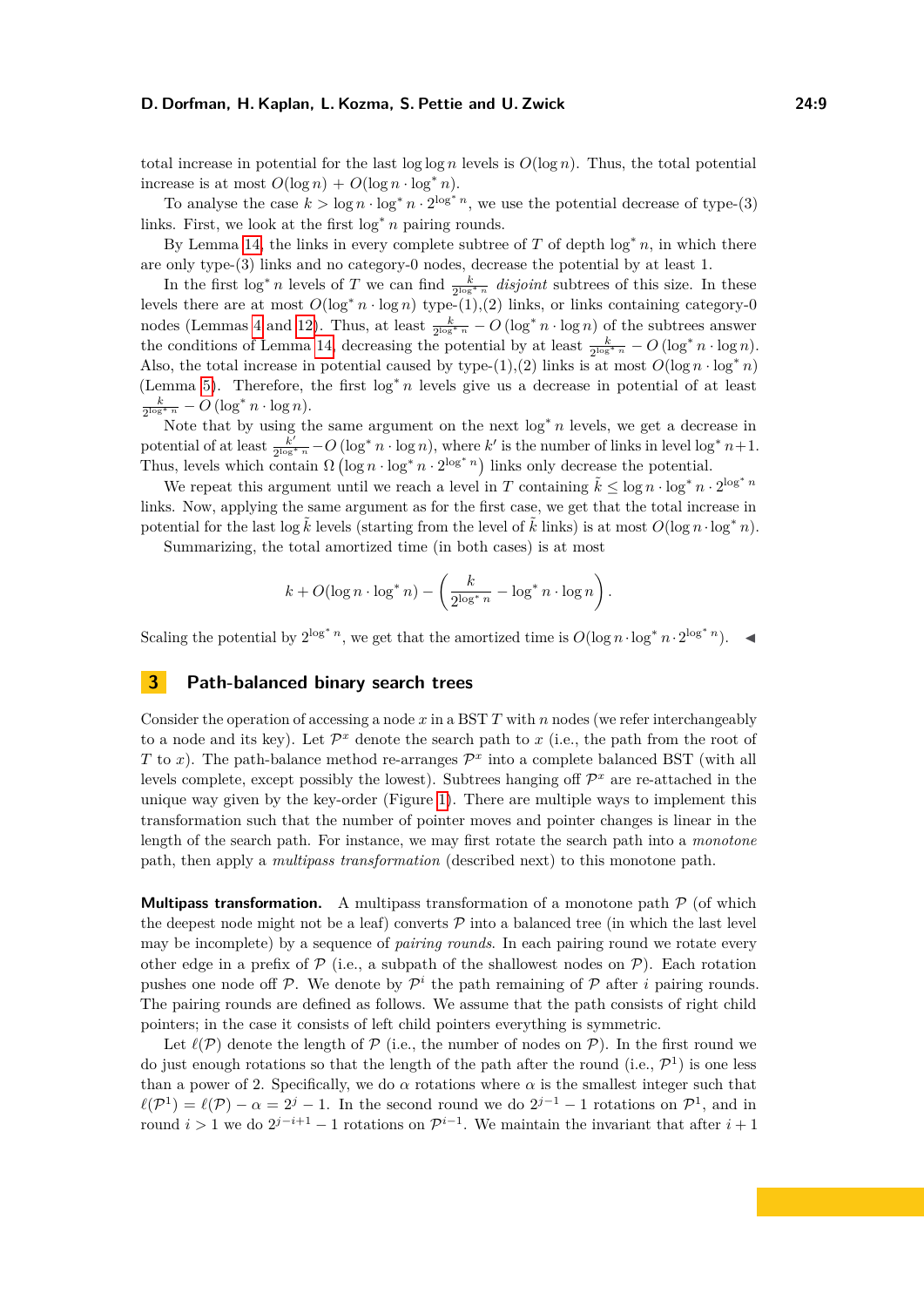#### **24:10 Improved bounds for multipass pairing heaps and path-balanced binary search trees**

rounds all the nodes that were pushed off  $\mathcal P$  (excluding those that were pushed off  $\mathcal P$  at the first round) are arranged in balanced binary trees of height (*i* − 1), hanging as children of the nodes of  $\mathcal{P}^{i+1}$ .

The proof of the following theorem is analogous to the proof of Theorem [15](#page-7-4) (one can verify that all steps of the proof still hold for the slightly modified pairing rounds of the multipass transformation, replacing rotations by links).

<span id="page-9-1"></span>**Theorem 16.** For every monotone path  $P$  with  $\ell(P) = k$ , the change in  $\Phi$  caused by applying *a multipass transformation on*  $\mathcal P$  *is bounded by*  $\Delta \Phi \leq c(n,k) := -\frac{k}{2^{1-\alpha}}$  $\frac{\kappa}{2^{\log^* n}} + O(\log n \cdot \log^* n),$ *where n is the size of the subtree of the root of* P*.*

**Warm-up: a simplified path-balance.** We first look at an easier-to-analyse variant of pathbalance, where, instead of a complete balanced tree, we build an *almost* balanced tree out of the search path  $\mathcal{P}^x$ , as follows: we first make the accessed item x the root, then turn the parts of  $\mathcal{P}^x$  containing items smaller (resp. larger) than  $x$  into balanced subtrees rooted at the left (resp. right) child of *x*. The depth of this tree is at most one larger than the depth of a complete balanced tree built from  $\mathcal{P}^x$ .

For the purpose of the analysis, we view the simplified path-balance transformation as a two-step process (Figure [5\)](#page-12-0). The actual implementation may be different but the analysis applies as long as the transformation takes time  $O(\ell(\mathcal{P}^x))$ .

**Step 1.** Rotate the accessed element *x* all the way to the root. (Observe that after this step,  $\mathcal{P}^x$  is split into two monotone paths,  $\mathcal{P}^{< x}$  to the left of *x* consisting only of "right child" pointers, and  $\mathcal{P}^{>x}$  to the right of *x*, consisting only of "left child" pointers.)

**Step 2.** Apply a multipass transformation to  $\mathcal{P}^{>x}$  and to  $\mathcal{P}^{< x}$ .

We show that the amortized time of an access using simplified path-balance is  $O(\log n \cdot$ log<sup>\*</sup> *n* ⋅ 2<sup>log\*</sup><sup>*n*</sup>). We use the same potential function as in § [2,](#page-3-2) and we assume the two-step implementation described above. We first state an easy observation.

<span id="page-9-0"></span>**If Lemma 17.** Let P be a path in T rooted at a node r, then  $\Phi(\mathcal{P}) = O(\log s(r))$ , where  $\Phi(\mathcal{P}) = \sum_{x \in \mathcal{P}} \phi(x)$  and  $s(r)$  is the size of the subtree of  $r$ .

**Proof.** Denote  $\ell = \ell(\mathcal{P})$ . Let  $a_1 \leq ... \leq a_\ell = s(r)$  be the subtree-sizes of the nodes on  $\mathcal{P}$ from the deepest node to *r*. Then

$$
\Phi(\mathcal{P}) = \sum_{k=1}^{\ell-1} f\left(\frac{a_{k+1}}{a_k}\right) = \sum_{k=1}^{\ell-1} g\left(\log \frac{a_{k+1}}{a_k}\right) \le \ell \cdot g\left(\frac{\log s(r)}{\ell}\right) = O(\log s(r)),
$$

due to *g*'s concavity and since the terms  $\log \frac{a_{k+1}}{a_k}$  sum to  $\log s(r) - \log a_1 \leq \log s(r)$ .

We proceed with the analysis. We argue that rotating x to the root (Step 1) increases  $\Phi$ by at most  $O(\log n)$ . To see this, observe first, that the potential of nodes hanged on the nodes of  $\mathcal{P}^x$  excluding *x*, can only decrease. This is because their subtree remains the same, whereas the subtree of their parent (a node on the search path) can only lose elements, (see Figure [5\)](#page-12-0). The two children of x may increase the potential by at most  $O(\log n)$ .

For nodes *on the search path*, we look at the potential after the transformation. We have two separate paths (see Figure [6](#page-12-1) middle), and by Lemma [17](#page-9-0) the potential of each path is bounded by  $O(\log n)$ . This concludes the analysis for Step 1.

In Step 2, as we apply the multipass transformation to both  $\mathcal{P}^{< x}$  and  $\mathcal{P}^{> x}$ , Theorem [16](#page-9-1) applies. Thus,  $\Delta \Phi$  is at most  $c(s(x.\text{left}), \ell(\mathcal{P}^{< x})) + c(s(x.\text{right}), \ell(\mathcal{P}^{> x}))$  where  $c(n, k)$  is defined in Theorem [16.](#page-9-1) The claim on the amortized running time follows by scaling  $\Delta\Phi$  by  $2^{\log^* n}$  and adding it to the actual cost (the length of  $\mathcal{P}^x$ ). This concludes the proof.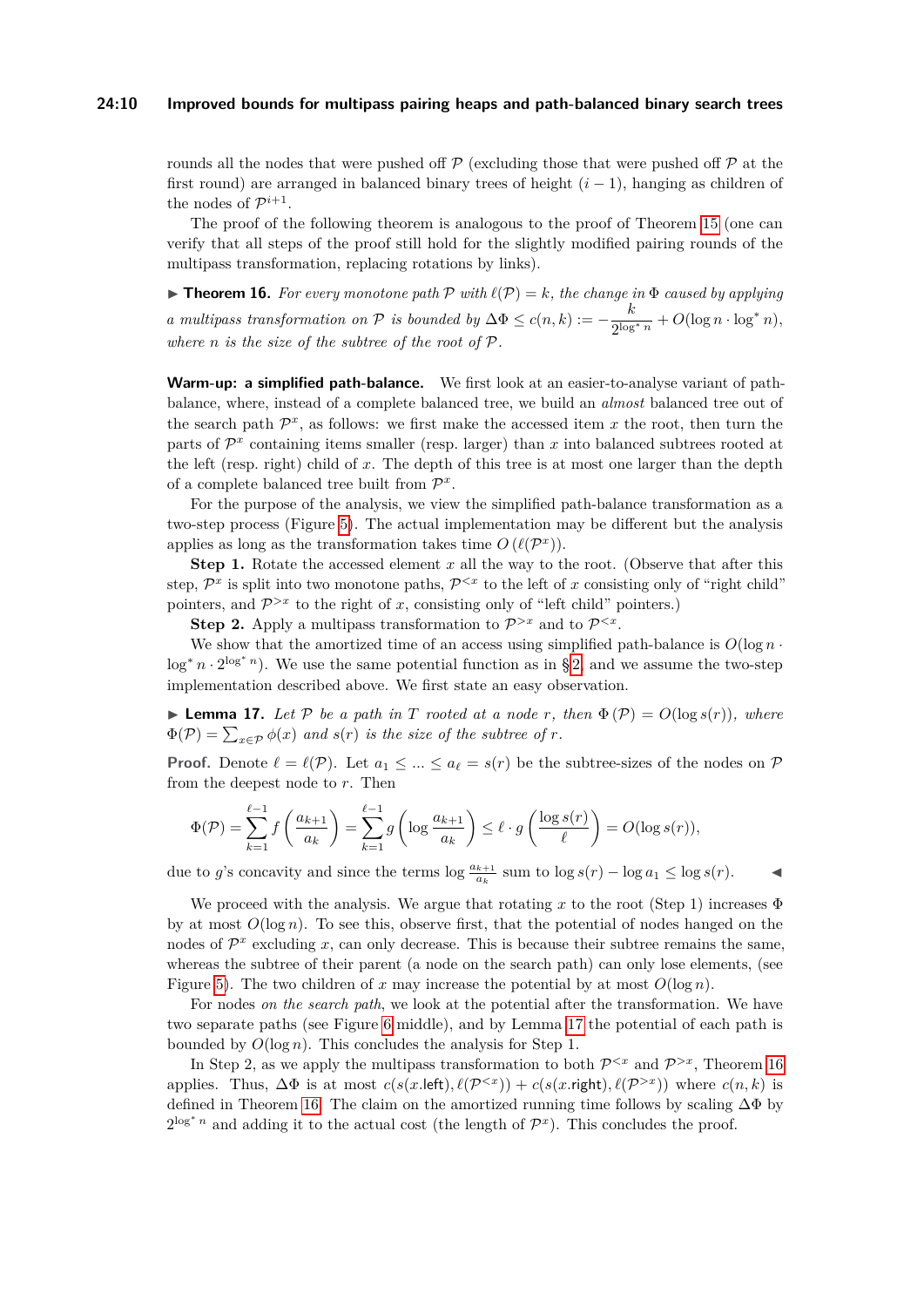**Analysis of path-balance.** The original path-balance heuristic (where we insist on building a *complete* balanced tree) is trickier to analyse. Here, instead of moving the accessed item *x* to the root, we move the *median* item *m* of the search path  $\mathcal{P}^x$  to the root. Here, "median" is meant with respect to the ordering of keys; *m* is, in general, *not* the node with median depth on  $\mathcal{P}^x$ . It is instructive to prove the earlier  $O(\log n \cdot \log \log n / \log \log \log n)$  result first, by re-using parts of the Fredman et al. proof for multipass. We do this in Appendix [C.](#page-22-0) In the remainder of this section we prove the new, stronger result.

# <span id="page-10-0"></span>▶ **Theorem 18.** *The amortized time of search using path-balance is*  $O(\log n \cdot (\log^* n)^2 \cdot 2^{\log^* n})$ .

For the purpose of the analysis, we view the path-balance transformation as a sequence of recursive calls on search paths in *some* subtree of *T*. The total *real* cost is proportional to the original length of the search path to *x* which we denote by *k*. We define a threshold  $\tau = \log n$ , and distinguish between recursive calls on paths shorter than  $\tau$  ("short paths") and recursive calls on paths longer than  $\tau$  ("long paths").

A long path  $\mathcal{P}^x$  is processed as follows. We rotate the median *m* of the nodes on  $\mathcal{P}^x$  to the root, splitting  $\mathcal{P}^x$  into two paths of equal lengths. One of these paths contains the path from  $m$  to  $x$  in  $\mathcal{P}^x$ , and the other path, which is monotone, contains either the elements smaller than *m* on  $\mathcal{P}^x$  or the elements larger than *m* on  $\mathcal{P}^x$  (depending upon whether *x* is in the right or left subtree of *m*). In the sequel we assume without loss of generality that the monotone part contains all elements larger than  $m$  and denote it by  $\mathcal{P}^{>m}$ . We denote the other (non-monotone) path that ends with  $x$  by  $Q^x$ . We perform a multipass transformation on  $\mathcal{P}^{>m}$ , and make a recursive call on  $Q^x$  (i.e.,  $Q^x$  becomes the  $P^x$  of the next recursive call); see Figure [6.](#page-12-1)

A short path  $\mathcal{P}^x$  is transformed into a balanced binary tree in two phases, as follows. In the first phase, we rotate up the median  $m_1$  of  $\mathcal{P}^x = \mathcal{P}^1$  until it becomes the root of the subtree rooted at the shallowest node of  $\mathcal{P}^1$ . This decomposes  $\mathcal{P}^1$  into a monotone path and a general path  $\mathcal{P}^2$ , one starting at the left child of  $m_1$  and the other at the right child of  $m_1$ . We repeat this recursively with the median  $m_2$  of  $\mathcal{P}^2$ , and so on, until we get a general path  $\mathcal{P}^{\ell}$  of length 1. After this transformation, the medians  $m_j$  form a path, each  $m_j$  having the next median  $m_{j+1}$  as one child and a monotone path as the other child. The lengths of these monotone paths decrease exponentially by a factor of 2. In the second phase we apply a multipass transformation on each of the monotone paths, obtaining a complete balanced tree; see Figure [7.](#page-13-1)

Before we analyse each case, we argue that Theorem [16](#page-9-1) also holds with a modified potential  $\Phi$  (defined below). As we only use the new potential from now on, there is no risk of confusion. The modification consists in changing the exponent of the logarithmic term in the denominator from 2 to 3, and changing the additive constant inside the  $log(·)$  to make sure  $\Phi$  is still increasing everywhere.

Formally,  $\Phi = \sum_{x \in T} \phi(x)$ , where  $\phi(x) = \frac{H(x)}{\log^3(4 + H(x))}$ , and  $H(x) = \log \frac{s(p(x))}{s(x)}$ . As earlier,  $s(x)$  is the size of the subtree rooted at *x*, and  $p(x)$  is the parent of *x*. For convenience, we define the functions  $f(x) = \log x / \log^3(4 + \log x)$ , and  $g(x) = x / \log^3(4 + x)$ . As before,  $f(x) = g(\log(x))$ , and  $\phi(x) = f(\frac{s(p(x))}{s(x)})$  $\frac{(p(x))}{s(x)}$ .

We show in Appendix [E](#page-25-0) that the entire analysis in §2 extends to this new potential. Therefore, Theorem [16](#page-9-1) holds also for the modified potential function Φ.

Now, the analysis of transforming long paths is straightforward. For short paths, we need two new observations.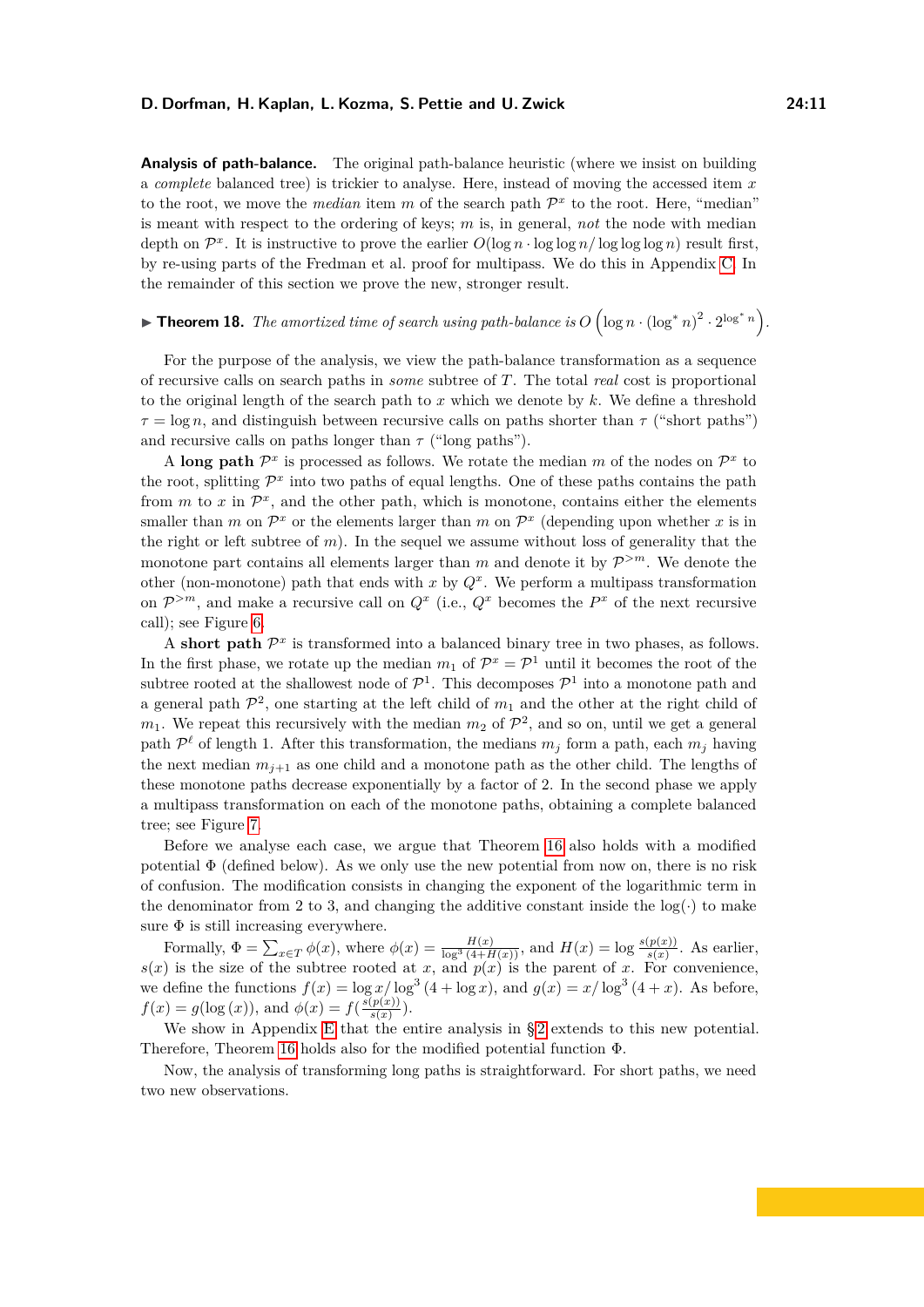#### **24:12 Improved bounds for multipass pairing heaps and path-balanced binary search trees**

<span id="page-11-1"></span>**► Lemma 19.** *The total increase in potential for performing multipass transformation on a path* P *of length k <* log *n where n is the size of the subtree of the root of* P*, is at most*

$$
\sum_{j=1}^{\log k} \frac{O(\log n)}{(\log \log n + 1 - j)^3}.
$$

The proof is identical to that of Lemma [6.](#page-5-4) As before, the sum can be bounded as  $O(\log n)$ , but here we use the quantity explicitly inside another sum where the exponent 3 in the denominator will be crucial. The next observation can be shown in a way similar to Lemma [17.](#page-9-0)

<span id="page-11-0"></span>**I Lemma 20** (Appendix [D\)](#page-24-0). *Given a search path*  $P$  *of length*  $k < \log n$ *, the total increase in*  $\Phi$  *due to recursively rotating all medians*  $m_1, m_2, \ldots$  *of*  $\mathcal{P}$  *to the root is*  $O(\log n)$ *.* 

We are ready to prove Theorem [18.](#page-10-0) We split the proof into three cases according to the length of the search path, denoted by *k*.

**Short paths (** $k \leq \tau = \log n$ ). Notice that  $\log k \leq \log \log n$ . Recall that in the first phase, we repeatedly rotate up the medians, decomposing the path into monotone paths of lengths  $1, 2, 4, \ldots, 2^j$ , where  $j < \log \log n$ . By Lemma [20](#page-11-0) the total increase in potential due to this transformation is at most  $O(\log n)$ .

In the second phase, we do a multipass transformation on each of these monotone paths. By Lemma [19,](#page-11-1) a multipass transformation on a monotone path of length  $2<sup>j</sup>$  increases  $\Phi$  by at most  $\sum_{i=1}^{j} \alpha \cdot \log n / (\log \log n + 1 - i)^3$ , for some fixed  $\alpha$ . Thus, the  $j < \log \log n$  multipass transformations increase the potential by at most

$$
\sum_{j=1}^{\log\log n} \sum_{i=1}^j \frac{\alpha \cdot \log n}{(\log\log n + 1 - i)^3} = \sum_{s=1}^{\log\log n} \frac{\alpha \cdot \log n}{s^2} = O(\log n).
$$

The first equality holds since the term  $\frac{\alpha \cdot \log n}{s^3}$  appears in the above sum exactly *s* times  $(1 \leq s \leq \log \log n)$ . Thus, the total increase in  $\Phi$  is, in this case,  $O(\log n)$ .

**Longish paths**  $(\tau < k \leq \log n \cdot \log^* n \cdot 2^{\log^* n})$ . Notice that  $\log k \leq \log \log n + 2 \cdot \log^* n$ .

We perform  $2 \cdot \log^* n$  recursive calls and a final call on a search path of length  $k' \leq \tau$ . The final call increases  $\Phi$  by at most  $O(\log n)$ , by the analysis in the previous case. The recursive calls consist of rotating the current median up to the root and applying the multipass transformation on a monotone path. As before, rotating the median up increases  $\Phi$  by at most  $O(\log n)$ . Also, each multipass transformation is performed on a path of length  $\leq$  log *n* · log<sup>\*</sup> *n* · 2<sup>log\*</sup> *n*. By Theorem [16,](#page-9-1) the increase in potential is at most  $O(\log n \cdot \log^* n)$ . Therefore, the  $2 \cdot \log^* n$  recursive calls increase  $\Phi$  by at most  $O\left(\log n \cdot (\log^* n)^2\right)$ , which also bounds the total increase in Φ.

**Long paths**  $(k = \Omega (\log n \cdot \log^* n \cdot 2^{\log^* n}))$ . We look at the potential change due to the first recursive call. Again, rotating the median  $m$  to the root increases  $\Phi$  by at most  $O(\log n)$ . The path splits into  $\mathcal{P}^{>m}$  and  $Q^x$ , of which  $\mathcal{P}^{>m}$  is monotone. By Theorem [16,](#page-9-1) the multipass transformation on  $\mathcal{P}^{>m}$  *decreases*  $\Phi$  by  $\frac{k/2}{2^{\log^*(n)}} - O(\log^*(n) \cdot \log n)$ .

By the same argument, Φ decreases during all of the subsequent recursive calls on paths of size  $\Omega$  (log  $n \cdot \log^* n \cdot 2^{\log^* n}$ ).

We continue until we have a recursive call on a path of size at most  $(\log n \cdot \log^* n \cdot 2^{\log^* n})$ , which, by the previous case, increases  $\Phi$  by at most  $O\left(\log n \cdot (\log^* n)^2\right)$ . Thus, we obtain that the total decrease in  $\Phi$  in this case is at least  $\frac{k/2}{2^{\log^* (n)}} - O\left(\log n \cdot (\log^* n)^2\right)$ .

Combining the three cases, after scaling the potential by  $2 \cdot 2^{\log^* n}$ , we conclude that the amortized time of the access is  $k + 2 \cdot 2^{\log^* n} \cdot \Delta \Phi = O\left(\log n \cdot 2^{\log^* n} \cdot (\log^* n)^2\right)$ , as required.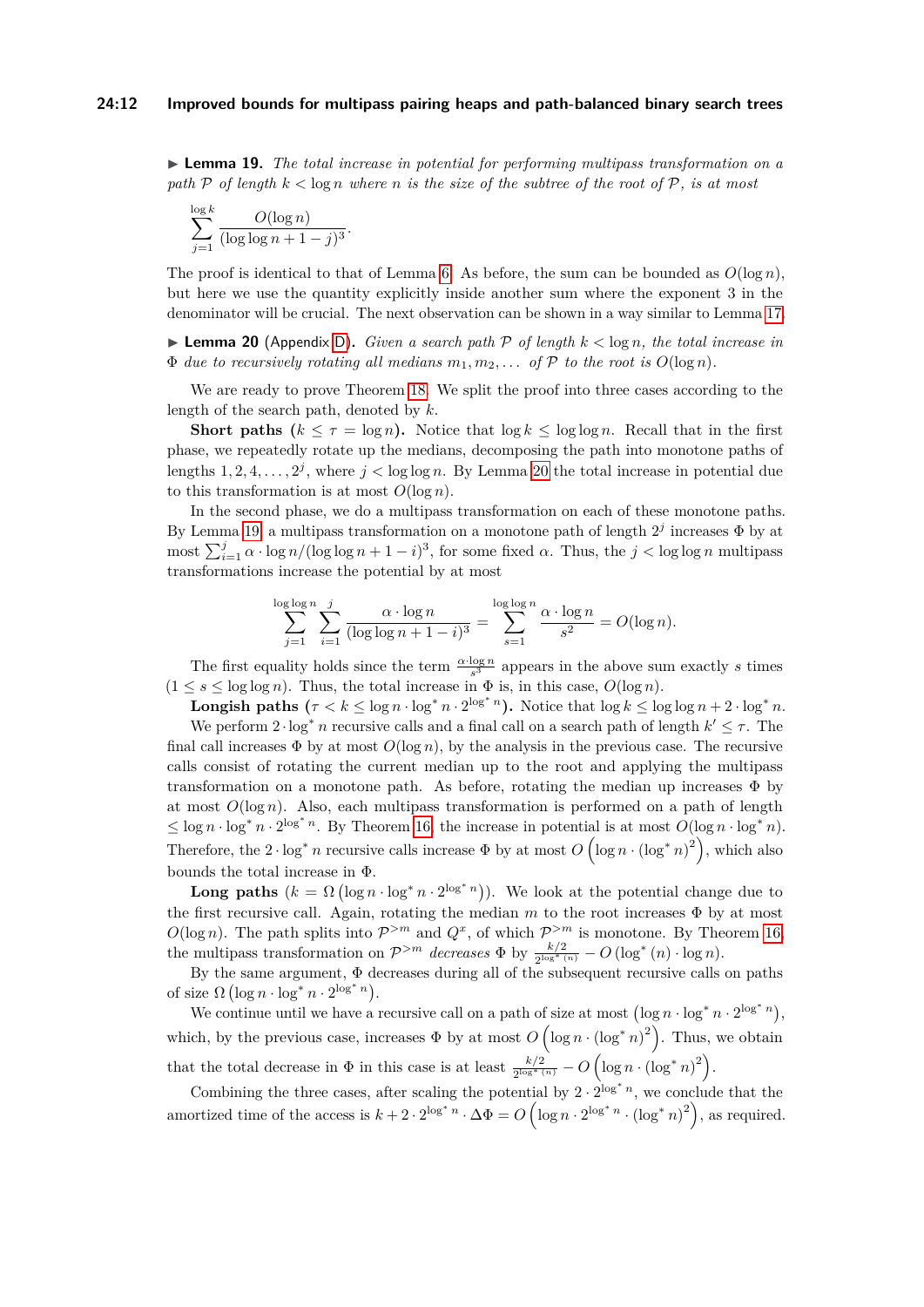# **A Additional figures**



**Figure 4** Example multipass transformation. In the first round we make the length of the path 2 <sup>3</sup> − 1. The next steps are similar to *delete-min* in multipass pairing heaps, except that in order to build a balanced tree, we do not link the last nodes.

<span id="page-12-0"></span>

**Figure 5** Two-step view of simplified path-balance restructuring.

<span id="page-12-1"></span>

**Figure 6** Recursive view of path-balance restructuring.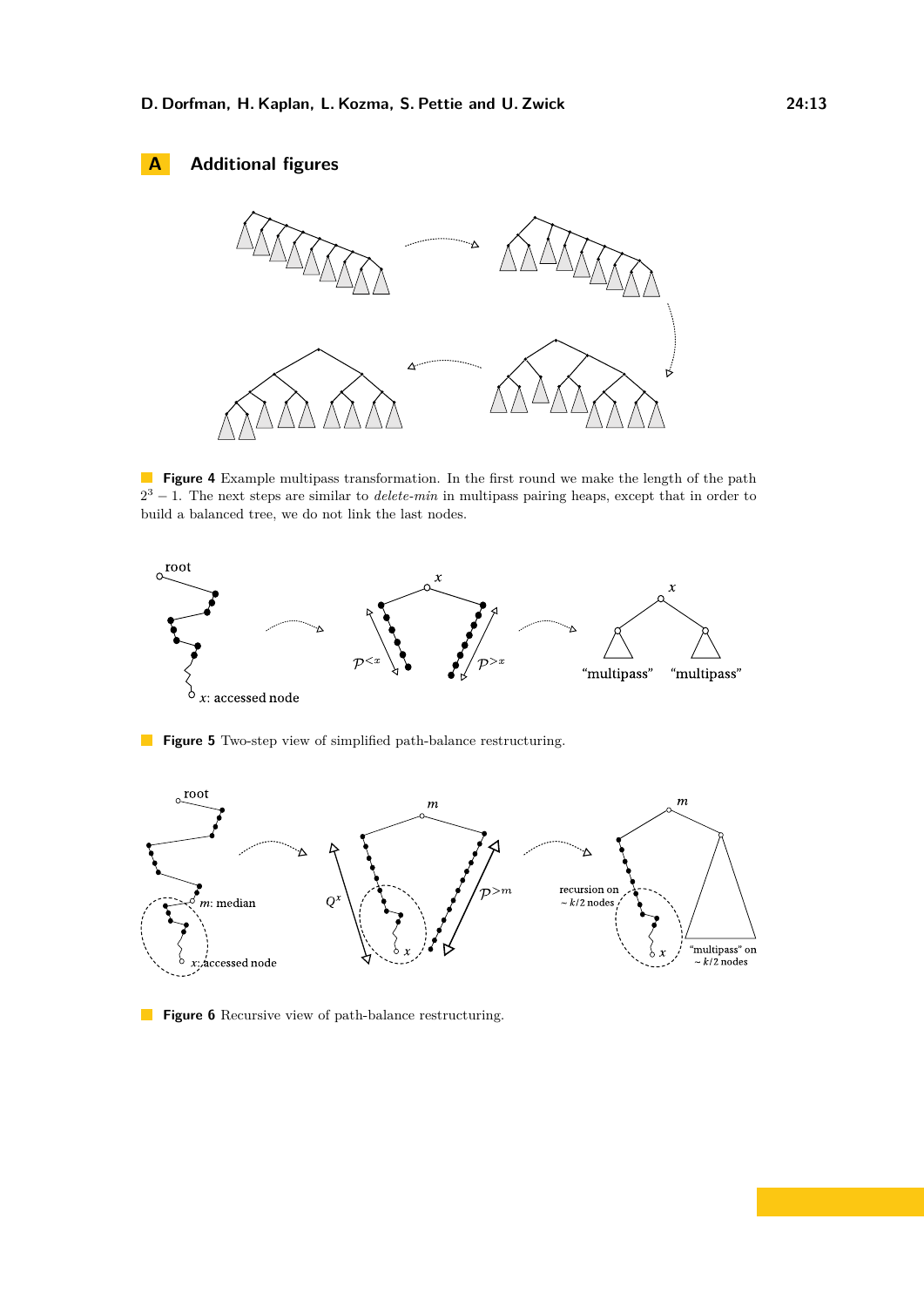<span id="page-13-1"></span>

**Figure 7** Two-step view of path-balance on a path shorter than *τ* . First, we recursively rotate up medians. The monotone paths do not necessarily follow left child pointers as shown in this figure but can also follow right child pointers. Finally, we apply a multipass transformation to each monotone path, obtaining a complete balanced tree.

# <span id="page-13-0"></span>**B Additional proofs for § [2](#page-3-2)**

We start with a multi-part technical lemma, to be used in the proofs of other claims.

#### <span id="page-13-2"></span> $\blacktriangleright$  Lemma 21.

- (i) *For every*  $x \geq 1, y \geq 0$ *, it holds that*  $f(x + y) \leq f(x) + 1.5y$ .
- (ii) *For every*  $x, y \geq 1$ *, it holds that*  $f(xy) f(x) \leq f(y)$ *.*
- (iii) *For every*  $x \geq \gamma$  *it holds that*

$$
f'(x) \ge \frac{1}{3x \log^2(2 + \log x)}.
$$

- (iv) *For every*  $x > y \geq 1, c > 0$ *, it holds that*  $f(x + c) f(y + c) \leq f(x) f(y)$ *.*
- (v)  $f(1+x) + f(1+\frac{1}{x})$  has only one maximum point at  $x = 1$  in  $[\frac{1}{\gamma}, \gamma]$ , and two global *minima.*
- (vi) *Fix*  $a, b \in \mathbb{N}$ *. If*  $\frac{1}{\gamma} \leq \frac{a}{b} \leq \gamma$ *, then:*

$$
f\left(\frac{a+b+1}{a}\right) + f\left(\frac{a+b+1}{b}\right) \le 0.95.
$$

**Proof.**

Part (i):

By Lagrange theorem,  $f(x + y) = f(x) + y \cdot f'(c)$ , for  $c \in [x, x + y]$ . Due to the concavity of *f*, we get  $f'(c) \le f'(1) = \frac{1}{\ln 2} < 1.5$ .

Part (ii):

It is enough to show  $g(\log x + \log y) - g(\log x) \leq g(\log y)$ , which holds since

$$
g(x + y) = g(x) + \int_0^y g'(x + t) \le g(x) + \int_0^y g'(t) = g(x) + g(y),
$$

where the inequality holds since *g* is concave. Part (iii):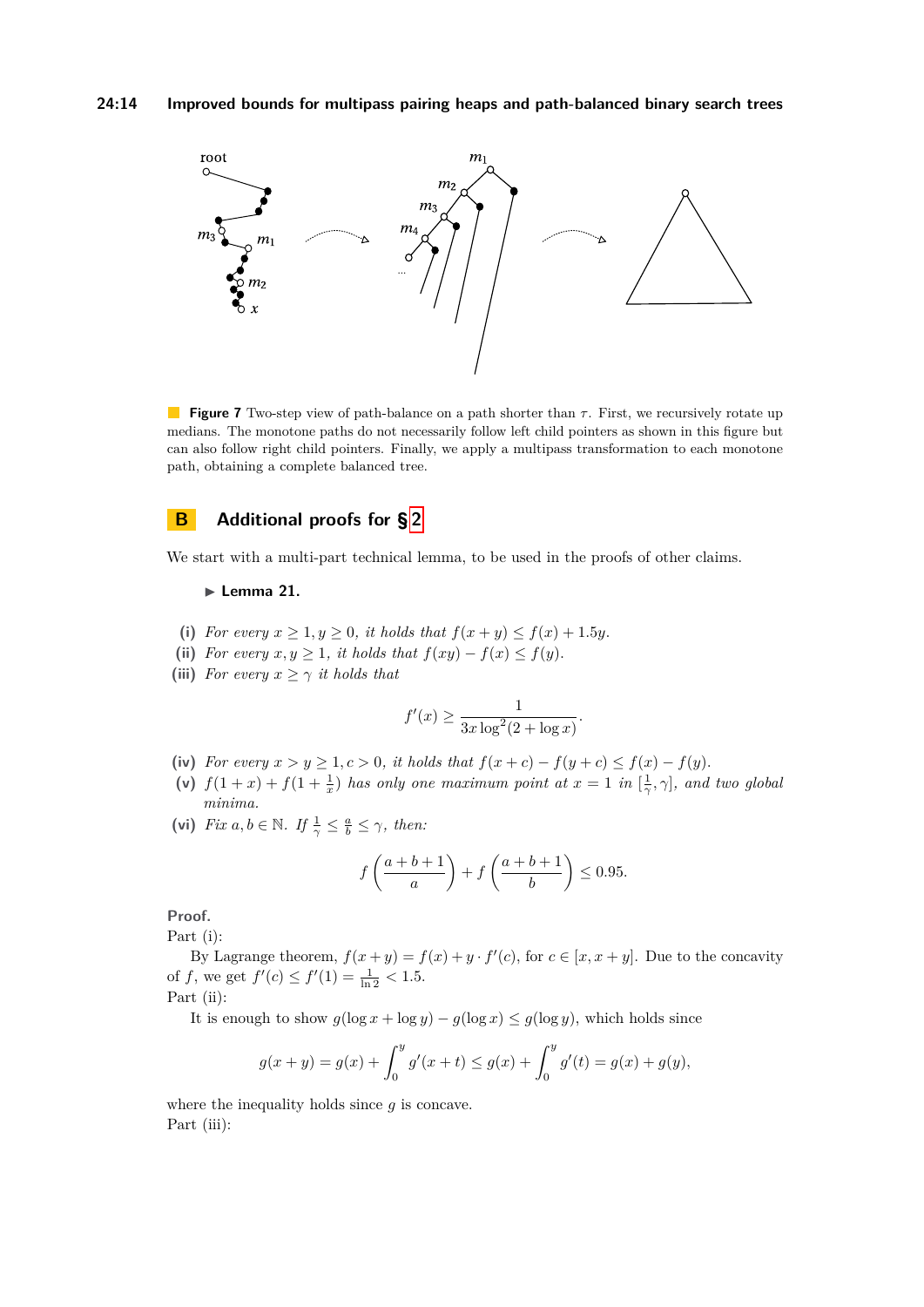<span id="page-14-1"></span>

**Figure 8** Plot of  $h(x) = f(1+x) + f(1+\frac{1}{x})$  for  $x \in \left[\frac{1}{200}, 1\right]$  (left), and  $x \in [1, 200]$  (right).

Taking the derivative:

$$
f'(x) = \frac{1}{x \cdot \ln 2 \cdot \log^2(2 + \log x)} - \frac{\frac{2 \log x}{\log x + 2}}{x \cdot (\ln 2)^2 \cdot \log^3(2 + \log x)}
$$
  
\n
$$
\geq \frac{1}{x \cdot \ln 2 \cdot \log^2(2 + \log x)} - \frac{2}{x \cdot (\ln 2)^2 \cdot \log^3(2 + \log x)}
$$
  
\n
$$
= \frac{1}{x \log^2(2 + \log x)} \left[ \frac{1}{\ln 2} - \frac{2}{(\ln 2)^2 \cdot \log(2 + \log x)} \right]
$$
  
\n
$$
\geq \frac{1}{x \log^2(2 + \log x)} \left[ \frac{1}{\ln 2} - \frac{2}{(\ln 2)^2 \cdot \log(2 + \log \gamma)} \right] \geq \frac{0.335}{x \log^2(2 + \log x)}.
$$

Part (iv):

It is equivalent to prove  $f(x+c) - f(x) \le f(y+c) - f(y)$ , i.e., that  $g(z) = f(z+c) - f(z)$ is monotone decreasing. This holds since  $g'(z) = f'(z + c) - f'(z) < 0$  (*f* is concave). Part (v):

Because of symmetry around  $x = 1$ , it suffices to prove that  $h(x) = f(1+x) + f(1+\frac{1}{x})$ has only one minimum in [1,  $\gamma$ ]. This minimum is at  $x \approx 24.271$ . A plot of this function is shown in Figure [8.](#page-14-1) We omit the tedious analytical derivation. Part (vi):

For  $1 \le a, b \le 3000$  we verified the inequality by computer (the maximal value is  $\approx 0.934$ , at  $a = b = 1$ ). Thus, assume  $a, b > 3000$ . Denote  $x = \frac{a}{b}$ . Using Lemma [21\(](#page-13-2)i), we get:

$$
f\left(\frac{a+b+1}{a}\right) + f\left(\frac{a+b+1}{b}\right) = f\left(1 + \frac{1}{x} + \frac{1}{a}\right) + f\left(1 + x + \frac{1}{b}\right)
$$
  
\n
$$
\le f\left(1 + \frac{1}{x}\right) + f\left(1 + x\right) + 1.5\left(\frac{1}{a} + \frac{1}{b}\right) \le f\left(1 + \frac{1}{x}\right) + f\left(1 + x\right) + 0.001.
$$

Using Lemma  $21(v)$  we further bound the expression above:

$$
f\left(1+\frac{1}{x}\right) + f\left(1+x\right) \le \max\{f(2) + f(2), f\left(1+\frac{1}{\gamma}\right) + f(1+\gamma)\} \le 0.82.
$$

Thus, we are done.

### <span id="page-14-0"></span>**B.1 Proof of Lemma [1](#page-5-1)**

**Proof.** Case  $\gamma^2 a \geq \gamma b \geq c$ : By inspecting  $\Delta \Phi$  in Equation [\(1\)](#page-4-2) we observe that we can drop the (positive) 1-st and the (negative) 5-th terms (as a negative quantity) and also the 3-rd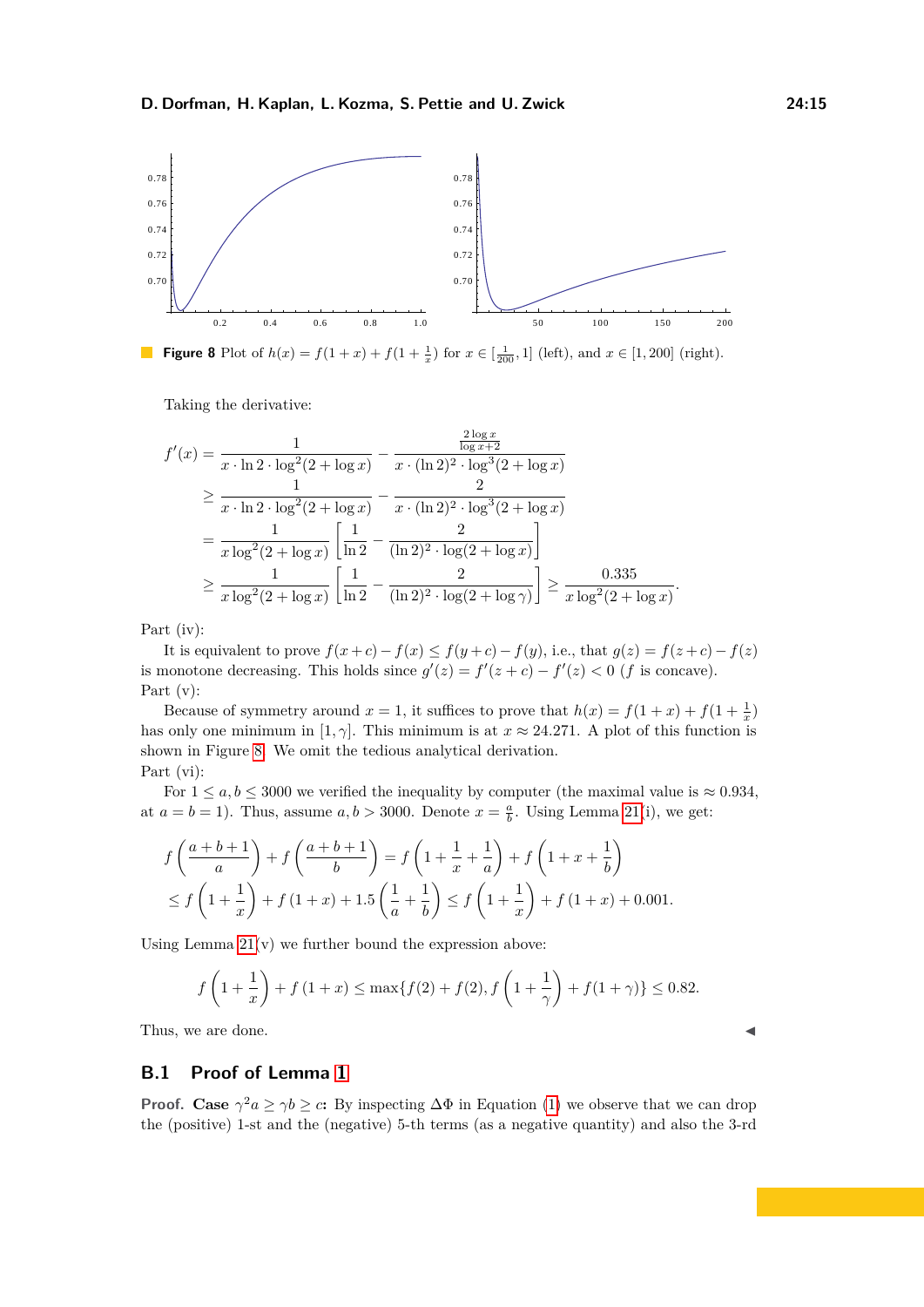#### **24:16 Improved bounds for multipass pairing heaps and path-balanced binary search trees**

and 7-th terms (since their sum is negative). Denote  $x = a/b \ge 1/\gamma$ , and  $y = b/c \ge 1/\gamma$ . We have:

$$
\Delta \Phi \le f\left(\frac{a+b+1}{b}\right) + f\left(\frac{a+b+c+2}{c}\right) - f\left(\frac{a+b+c+2}{b+c+1}\right) - f\left(\frac{b+c+1}{c}\right)
$$
  
\n
$$
\le f\left(\frac{a+b+1}{b}\right) + f\left(\frac{a+b+c+2}{c}\right) \le f\left(\frac{a+b+b}{b}\right) + f\left(\frac{a+b+c+2c}{c}\right)
$$
  
\n
$$
= f(2+x) + f(3+y+xy).
$$

Observe that  $x, y \leq \gamma a/c$ , and  $xy = a/c$ , and thus:

$$
\Delta \Phi \le f (2 + \gamma a/c) + f (3 + \gamma a/c + a/c)
$$
  
\n
$$
\le 2f (3 + (\gamma + 1)(a/c))
$$
  
\n
$$
\le 2f ((3\gamma^2 + \gamma + 1)(a/c))
$$
  
\n
$$
\le 2f (4\gamma^4(a/c))
$$
  
\n
$$
\le 2g (\log (4\gamma^4) + \log (a/c)),
$$

which is in the required form.

**Case**  $\gamma^2 a \geq c \geq \gamma b$ : By inspecting  $\Delta \Phi$  in Equation [\(1\)](#page-4-2) and dropping the 1-st and 5-th terms (since their sum is negative), we obtain:

<span id="page-15-0"></span>
$$
\Delta \Phi \le f\left(\frac{a+b+1}{b}\right) + f\left(\frac{a+b+c+2}{a+b+1}\right) + f\left(\frac{a+b+c+2}{c}\right)
$$

$$
-f\left(\frac{a+b+c+2}{b+c+1}\right) - f\left(\frac{b+c+1}{b}\right) - f\left(\frac{b+c+1}{c}\right). \tag{2}
$$

Denote  $x = a/c \ge 1/\gamma^2$ , and  $y = c/b \ge \gamma$ .

Suppose  $x \le 1$  (which is equivalent to  $c \ge a$ ). We can drop the 1-st and 5-th terms in Equation [\(2\)](#page-15-0) (since their sum is negative). Further dropping the negative terms, we are left with:

$$
\Delta \Phi \le f\left(\frac{a+b+c+2}{a+b+1}\right) + f\left(\frac{a+b+c+2}{c}\right)
$$
  
\n
$$
\le f\left(2+\frac{c}{a+b}\right) + f\left(\frac{a+b+c+2c}{c}\right)
$$
  
\n
$$
= f\left(2+y/(1+xy)\right) + f\left(3+x+1/y\right)
$$
  
\n
$$
\le f\left(2+y/(1+y/\gamma^2)\right) + f(5)
$$
  
\n
$$
\le f\left(2+\gamma^2y/(1+y)\right) + f(5)
$$
  
\n
$$
\le f(2\gamma^2) + f(5) \le 2\gamma^2 + 5.
$$

This completes the proof for  $x \leq 1$ . Now assume that  $x > 1$  (which is equivalent to  $a > c$ ). Then we can drop the 2-nd and 4-th terms in Equation [\(2\)](#page-15-0) (since their sum is negative).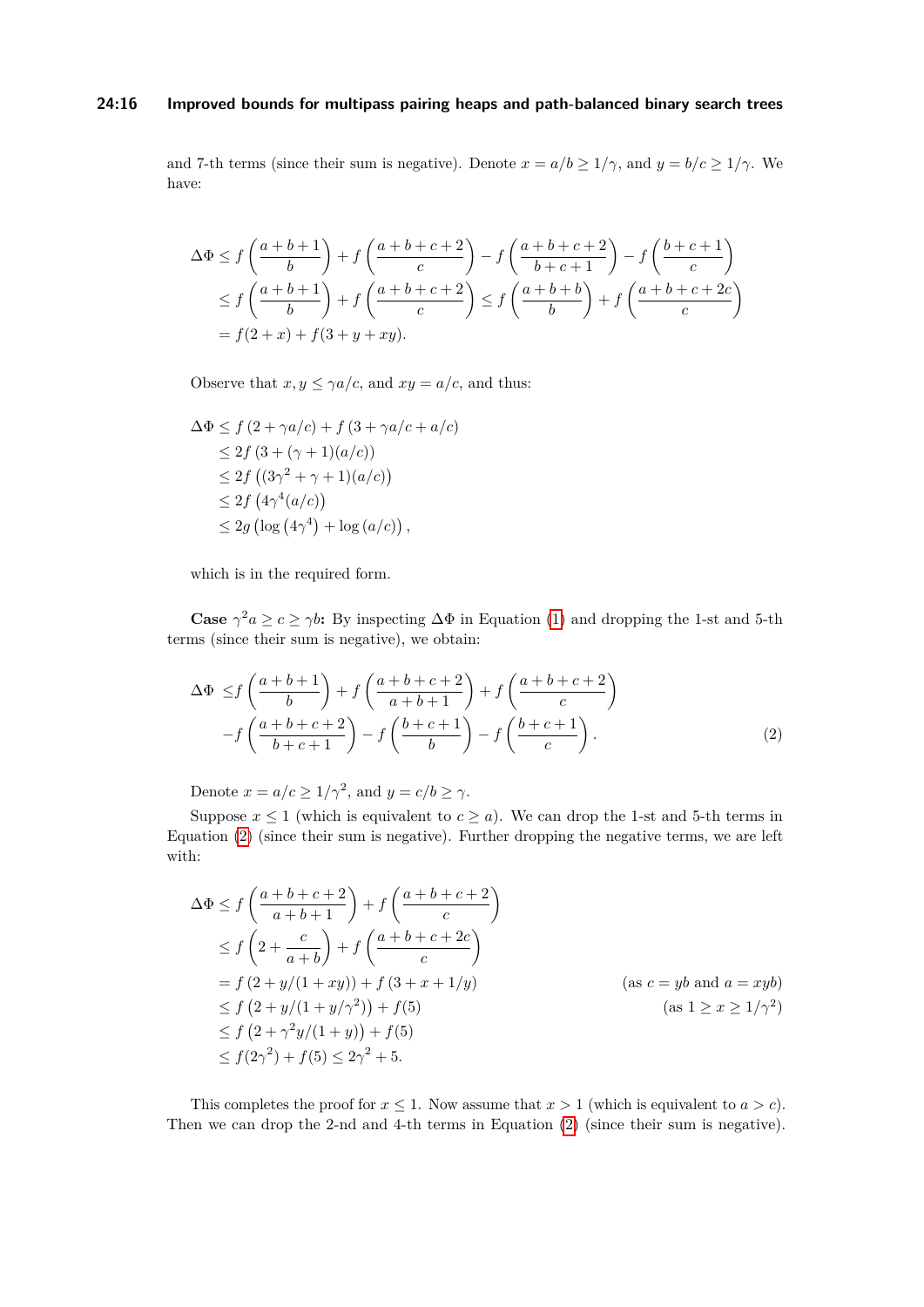After dropping the 6-th term, we are left with:

$$
\Delta \Phi \le f\left(\frac{a+b+1}{b}\right) + f\left(\frac{a+b+c+2}{c}\right) - f\left(\frac{b+c+1}{b}\right)
$$
  
=  $f\left(\frac{a+b}{b} + \frac{1}{b}\right) - f\left(\frac{b+c}{b} + \frac{1}{b}\right) + f\left(\frac{a+b+c+2}{c}\right)$   
 $\le f\left(\frac{a+b}{b}\right) - f\left(\frac{b+c}{b}\right) + f\left(\frac{a+b+c+2}{c}\right)$  (by Lemma 21(iv))  
=  $f(1+xy) - f(1+y) + f(1+x+1/y+2/c)$   
 $\le f(1+xy) - f(1+y) + f(4+x).$ 

By Lemma [21\(](#page-13-2)ii) we bound the first two terms as:

$$
f(1+xy) - f(1+y) \le f(x+xy) - f(1+y) = f(x(1+y)) - f(1+y) \le f(x).
$$

Thus, we have:

$$
\Delta \Phi \le f(x) + f(4+x)
$$
  
\n
$$
\le 2f(4+x)
$$
  
\n
$$
\le 2f(4x+x)
$$
  
\n
$$
\le 2f(5x)
$$
  
\n
$$
\le 2g(\log(5) + \log(a/c)),
$$

in the required form.

## <span id="page-16-0"></span>**B.2 Proof of Lemma [2](#page-5-2)**

**Proof.** Using  $b = \Omega(a + c)$  and collecting all constant terms in Equation [\(1\)](#page-4-2) we get:

$$
\Delta \Phi = f\left(\frac{a+b}{a}\right) + f\left(\frac{a+b+c}{c}\right) - f\left(\frac{a+b+c}{a}\right) - f\left(\frac{b+c}{c}\right) + O(1) =
$$

$$
f\left(\frac{b}{a}\right) + f\left(\frac{b}{c}\right) - f\left(\frac{b}{a}\right) - f\left(\frac{b}{c}\right) + O(1) = O(1).
$$

The second equality in the equation above holds since  $f(O(x)) = f(x) + O(1)$ .

J

# <span id="page-16-1"></span>**B.3 Proof of Lemma [3](#page-5-5)**

**Proof. Type-(3A)** link  $(c \ge \gamma^2 a \ge \gamma b)$ : Recall the change in potential from Equation [\(1\)](#page-4-2).

$$
\Delta \Phi = f\left(\frac{a+b+1}{a}\right) + f\left(\frac{a+b+1}{b}\right) + f\left(\frac{a+b+c+2}{a+b+1}\right) + f\left(\frac{a+b+c+2}{c}\right)
$$

$$
-f\left(\frac{a+b+c+2}{a}\right) - f\left(\frac{a+b+c+2}{b+c+1}\right) - f\left(\frac{b+c+1}{b}\right) - f\left(\frac{b+c+1}{c}\right).
$$

Denote  $x = \frac{c}{a} \ge \gamma^2, y = \frac{a}{b} \ge \frac{1}{\gamma}$ . We consider three cases according to the value of *y*.

**Case**  $y \le \gamma$ : We use Lemma [21\(](#page-13-2)vi) to bound the first two terms by 0.95. The 7-th term is larger than the 3-rd so if we discard them both we only increase the right side. We also discard the 6-th and 8-th terms (as their signs are negative). This gives: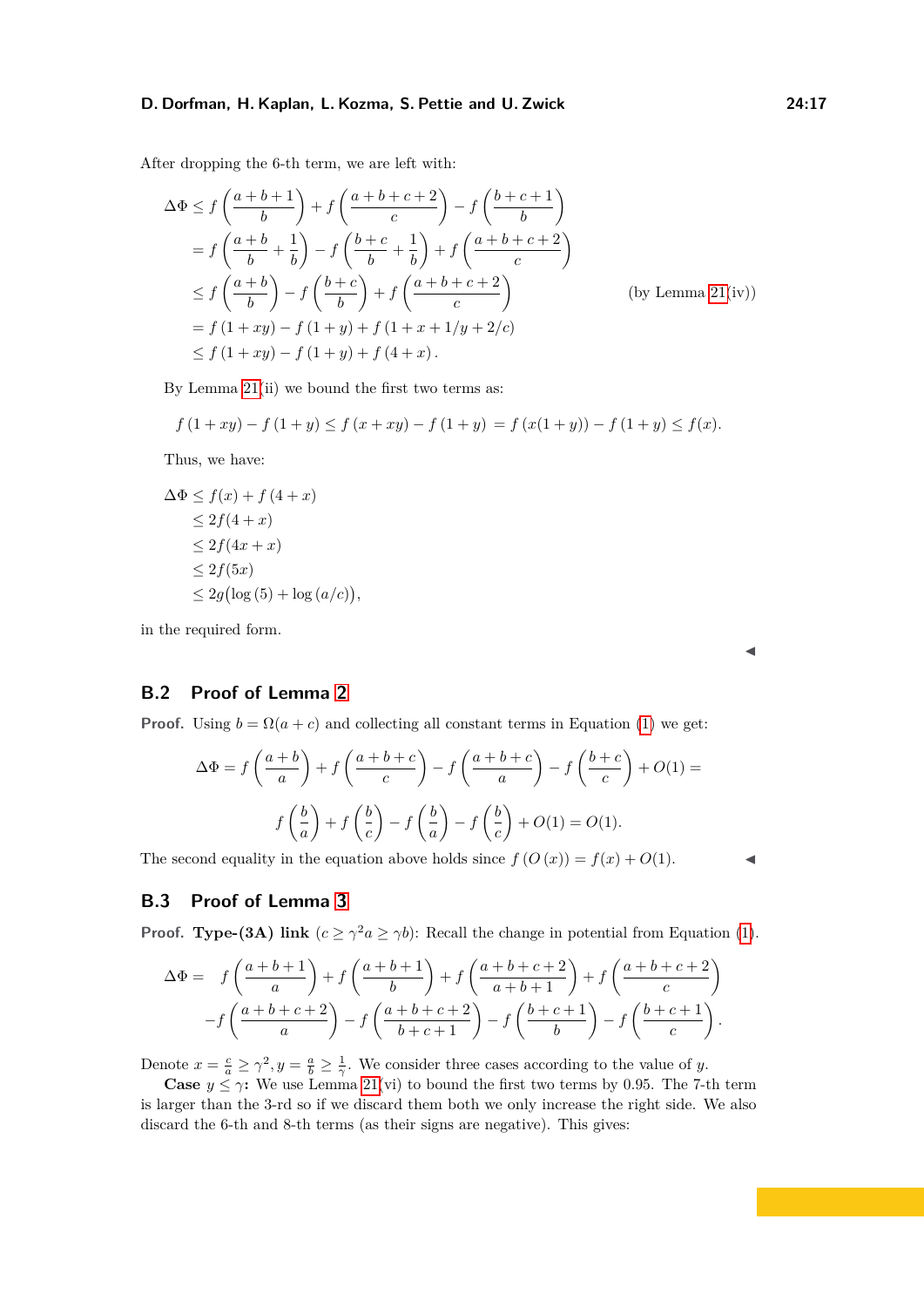#### **24:18 Improved bounds for multipass pairing heaps and path-balanced binary search trees**

$$
\Delta \Phi \le 0.95 + f\left(\frac{a+b+c+2}{c}\right) - f\left(\frac{a+b+c+2}{a}\right).
$$

Observe that since  $a \geq 1$ ,  $f\left(\frac{a+b+c+2}{c}\right) \leq f\left(\frac{3a+b+c}{c}\right) = f\left(1+\frac{3}{x}+\frac{1}{xy}\right) \leq 1.5\left(\frac{3}{\gamma^2}+\frac{1}{\gamma}\right) \leq$ 0.01, where the next to last inequality follows from Lemma [21\(](#page-13-2)i). By noting that  $f\left(\frac{a+b+c+2}{a}\right) \ge$  $f(1+x) \ge f(\gamma^2) > 1$  we complete the proof in this case.

**Case**  $x \ge y \ge \gamma$ : We drop the 3-rd and 5-th terms (as a negative quantity). Then it suffices to show:

$$
f\left(\frac{b+c+1}{b}\right) \ge f\left(\frac{a+b+1}{a}\right) + f\left(\frac{a+b+1}{b}\right) + f\left(\frac{a+b+c+2}{c}\right).
$$

Using Lemma [21\(](#page-13-2)i) we get:

$$
f\left(\frac{a+b+1}{a}\right) + f\left(\frac{a+b+c+2}{c}\right) \le f\left(\frac{a+2b}{a}\right) + f\left(\frac{a+3b+c}{c}\right) \le 1.5 \cdot \frac{2}{y} + 1.5 \cdot \left(\frac{3}{xy} + \frac{1}{x}\right) \le \frac{4.5}{y} + \frac{4.5}{y^2}.
$$

Using Lemma [21\(](#page-13-2)iii) and by Lagrange theorem:

$$
f\left(\frac{b+c+1}{b}\right) - f\left(\frac{a+b+1}{b}\right) = f\left(1+xy+\frac{1}{b}\right) - f\left(1+y+\frac{1}{b}\right)
$$
  
\n
$$
\geq f\left(1+\gamma y+\frac{1}{b}\right) - f\left(1+y+\frac{1}{b}\right) \geq \left[\left(1+\gamma y+\frac{1}{b}\right) - \left(1+y+\frac{1}{b}\right)\right] \cdot f'\left(1+\gamma y+\frac{1}{b}\right)
$$
  
\n
$$
\geq (\gamma y - y) f'(2+\gamma y) \geq \frac{\gamma y - y}{3(2+\gamma y)\log^2(2+\log(2+\gamma y))} \geq \frac{0.3}{\log^2(2+\log(2+\gamma y))} \geq \frac{4.5}{y} + \frac{4.5}{y^2}.
$$

Here, the second inequality uses Lagrange theorem and the concavity of  $f$ , and the second to last inequality uses that  $(\gamma y - y)/(2 + \gamma y) \ge 0.9996$ .

**Case**  $y > x$ : We again drop the 3-rd and 5-th terms (as a negative quantity). Using Lemma  $21(iii)$ :

$$
f\left(\frac{b+c+1}{b}\right) - f\left(\frac{a+b+1}{b}\right) = f\left(1+xy+\frac{1}{b}\right) - f\left(1+y+\frac{1}{b}\right)
$$
  
\n
$$
\geq \left[\left(1+xy+\frac{1}{b}\right) - \left(1+y+\frac{1}{b}\right)\right] \cdot f'\left(1+xy+\frac{1}{b}\right) \geq (xy-y) \cdot f'(2+xy)
$$
  
\n
$$
\geq \frac{xy-y}{3(2+xy)\log^2(2+\log(2+xy))} \geq \frac{0.3}{\log^2(2+\log(2+xy))} \geq \frac{0.3}{\log^2(2+\log(2+yz))}.
$$

Also, by concavity of *f*:

<span id="page-17-0"></span>
$$
f\left(\frac{a+b+c+2}{b+c+1}\right) + f\left(\frac{b+c+1}{c}\right) \ge f\left(1 + \frac{a+1}{b+c+1} + \frac{b+1}{c}\right). \tag{3}
$$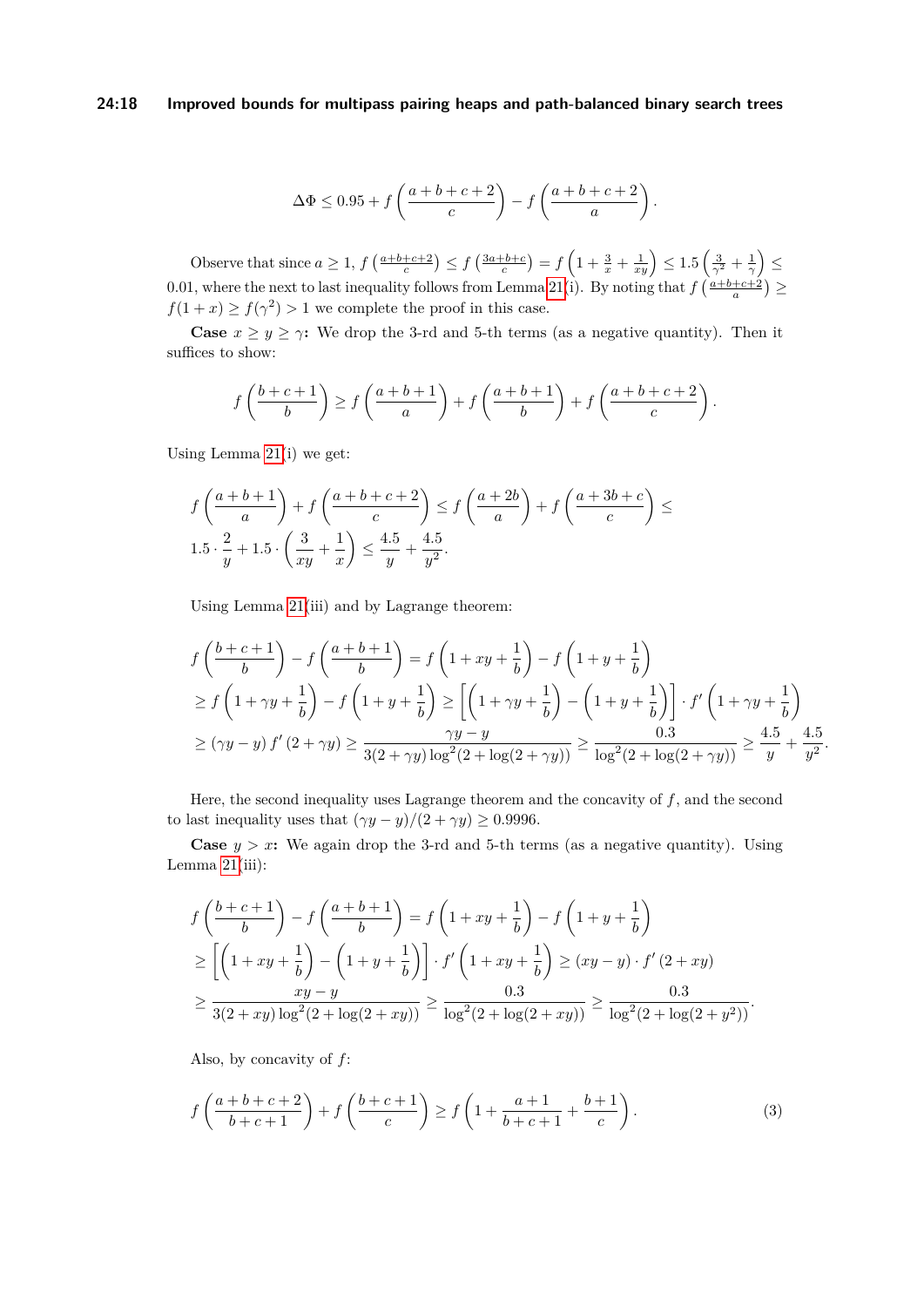Thus, looking at the 4-th, 6-th, and 8-th terms:

$$
f\left(\frac{a+b+c+2}{c}\right) - f\left(\frac{a+b+c+2}{b+c+1}\right) - f\left(\frac{b+c+1}{c}\right)
$$
  
\n
$$
\leq f\left(\frac{a+b+c+2}{c}\right) - f\left(1 + \frac{a+1}{b+c+1} + \frac{b+1}{c}\right) \qquad \text{(by Inequality (3))}
$$
  
\n
$$
\leq 1.5\left(\frac{a+b+2}{c} - \frac{a+1}{b+c+1} - \frac{b+1}{c}\right) = 1.5\left(\frac{a+1}{c} - \frac{a+1}{b+c+1}\right) \qquad \text{(by Lemma 21(i))}
$$
  
\n
$$
= 1.5 \cdot \frac{(a+1)(b+1)}{c \cdot (b+c+1)} = 1.5 \cdot \frac{\left(1 + \frac{1}{a}\right)\left(1 + \frac{1}{b}\right)}{x \cdot \left(1 + xy + \frac{1}{b}\right)} \leq \frac{1}{xy} \leq \frac{1}{y}. \qquad \text{(as } x \geq \gamma^2 \text{, and } \frac{1}{a}, \frac{1}{b} \leq 1)
$$

Putting it all together (using  $f\left(\frac{a+b+1}{a}\right) \le f\left(1+\frac{2}{y}\right) \le \frac{3}{y}$ ) we get:

$$
\Delta \Phi \le \frac{3}{y} + \frac{1}{y} - \frac{0.3}{\log^2(2 + \log(1 + y^2))} < 0.
$$

**Type-(3B) link**  $(c \ge \gamma b \ge \gamma^2 a)$ : The total increase in potential is:

$$
\Delta \Phi = f\left(\frac{a+b+1}{a}\right) + f\left(\frac{a+b+1}{b}\right) + f\left(\frac{a+b+c+2}{a+b+1}\right) + f\left(\frac{a+b+c+2}{c}\right)
$$

$$
-f\left(\frac{a+b+c+2}{a}\right) - f\left(\frac{a+b+c+2}{b+c+1}\right) - f\left(\frac{b+c+1}{b}\right) - f\left(\frac{b+c+1}{c}\right).
$$

We drop the 3-rd and 7-th terms (as a negative quantity), and also discard the 6-th term.

$$
\Delta \Phi \le f\left(\frac{a+b+1}{a}\right) + f\left(\frac{a+b+1}{b}\right) + f\left(\frac{a+b+c+2}{c}\right) - f\left(\frac{a+b+c+2}{a}\right) - f\left(\frac{b+c+1}{c}\right).
$$

Thus, it is enough to show that:

<span id="page-18-0"></span>
$$
f\left(\frac{a+b+c+2}{a}\right) + f\left(\frac{b+c+1}{c}\right) \ge f\left(\frac{a+b+1}{a}\right) + f\left(\frac{a+b+1}{b}\right) + f\left(\frac{a+b+c+2}{c}\right).
$$
\n(4)

Let  $x = c/b \ge \gamma$ ,  $y = b/a \ge \gamma$ . We split the rest of the proof into two cases according to the ordering between *x* and *y*.

**Case**  $x > y$ : We discard  $f\left(\frac{b+c+1}{c}\right)$  in Inequality [\(4\)](#page-18-0). Note that:

$$
f\left(\frac{a+b+1}{b}\right) + f\left(\frac{a+b+c+2}{c}\right) \le f\left(1+\frac{2}{y}\right) + f\left(1+\frac{1}{x}+\frac{3}{xy}\right) \le f\left(1+\frac{2}{y}\right) + f\left(1+\frac{1}{y}+\frac{3}{y^2}\right).
$$

Thus, by Lemma [21\(](#page-13-2)i):

$$
f\left(\frac{a+b+1}{b}\right) + f\left(\frac{a+b+c+2}{c}\right) \le 1.5\left(\frac{2}{y} + \frac{1}{y} + \frac{3}{y^2}\right) = \frac{4.5}{y} + \frac{4.5}{y^2}.
$$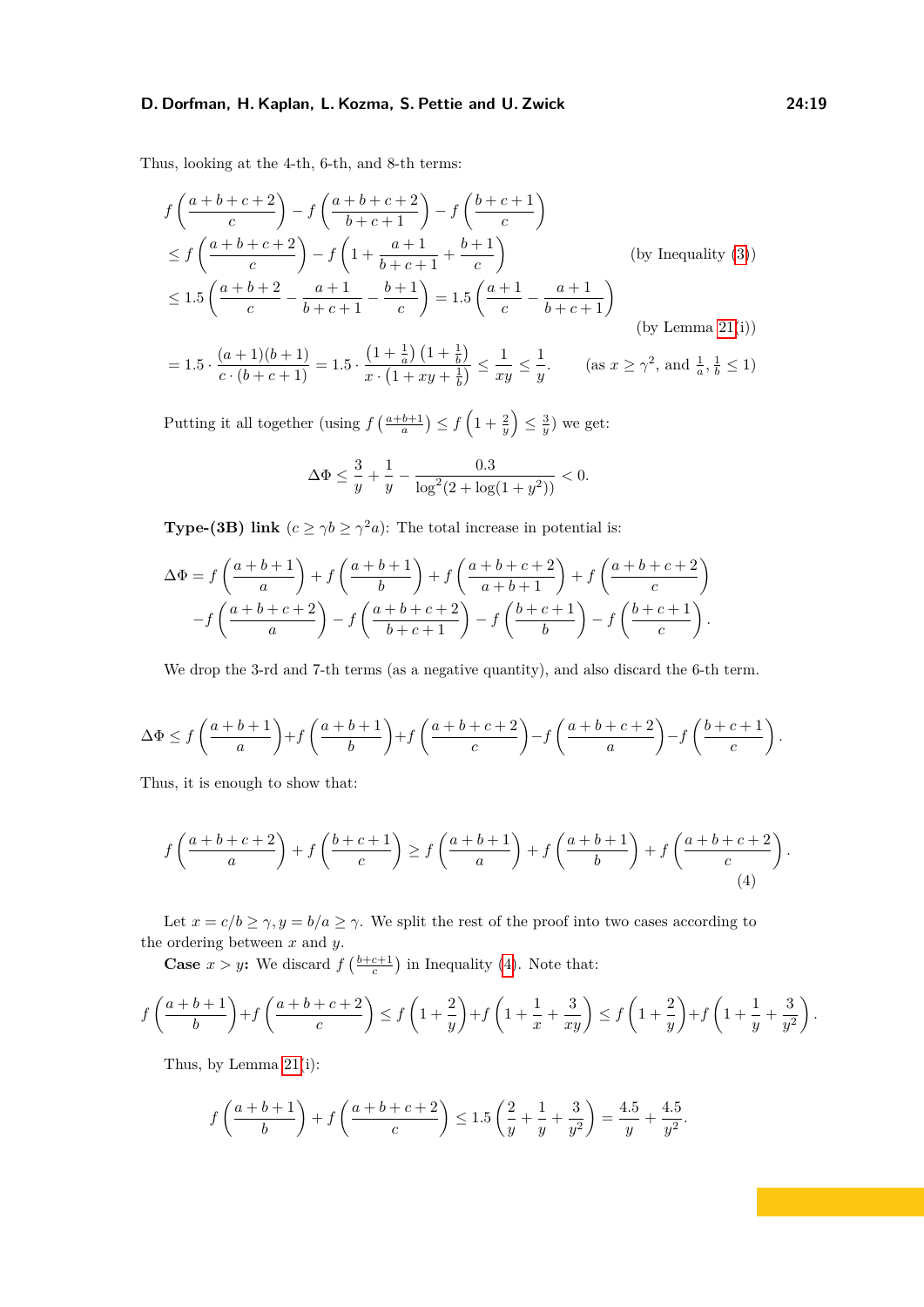# **24:20 Improved bounds for multipass pairing heaps and path-balanced binary search trees**

Bounding the remaining terms of Inequality [\(4\)](#page-18-0) we get (using concavity):

$$
f\left(\frac{a+b+c+2}{a}\right) - f\left(\frac{a+b+1}{a}\right) = f\left(1+y+xy+\frac{2}{a}\right) - f\left(1+y+\frac{1}{a}\right)
$$
  
\n
$$
\geq f\left(1+y+y^2+\frac{1}{a}\right) - f\left(1+y+\frac{1}{a}\right) \qquad (x>y)
$$
  
\n
$$
\geq \left[\left(1+y+y^2+\frac{1}{a}\right) - \left(1+y+\frac{1}{a}\right)\right] \cdot f'\left(1+y+y^2+\frac{1}{a}\right) \qquad \text{(Lagrange theorem)}
$$
  
\n
$$
= y^2 \cdot f'\left(1+y+y^2+\frac{1}{a}\right) \geq y^2 \cdot f'(2+y+y^2) \qquad \text{(concavity of } f, a \geq 1)
$$

$$
\geq \frac{y^2}{3(2+y+y^2)\log^2(2+\log(2+y+y^2))} \geq \frac{0.3}{\log^2(2+\log(2+y+y^2))}
$$
 (Lemma 21(iii))  

$$
\geq \frac{4.5}{y} + \frac{4.5}{y^2}.
$$

**Case**  $x \leq y$ : Taking the 2-nd, 4-th, and 5-th terms from Inequality [\(4\)](#page-18-0) we get:

$$
f\left(\frac{a+b+1}{b}\right) + f\left(\frac{a+b+c+2}{c}\right) - f\left(\frac{b+c+1}{c}\right)
$$
  
\n
$$
\leq f\left(\frac{2a+b}{b}\right) + f\left(\frac{2a+b+c+1}{c}\right) - f\left(\frac{b+c+1}{c}\right)
$$
  
\n
$$
= f\left(1 + \frac{2}{y}\right) + f\left(1 + \frac{1}{x} + \frac{1}{c} + \frac{2}{xy}\right) - f\left(1 + \frac{1}{x} + \frac{1}{c}\right)
$$
  
\n
$$
\leq 1.5\left(\frac{2}{y} + \frac{2}{xy}\right) \leq 1.5\left(\frac{2}{y} + \frac{2}{\gamma y}\right) = \frac{3}{y} + \frac{3}{\gamma y}.
$$
 (Lemma 21(i))

Also, using Lagrange theorem and Lemma [21\(](#page-13-2)iii) we get:

$$
f\left(\frac{a+b+c+2}{a}\right) - f\left(\frac{a+b+1}{a}\right) = f\left(1+y+xy+\frac{2}{a}\right) - f\left(1+y+\frac{1}{a}\right)
$$
  
\n
$$
\geq f\left(1+y+\gamma y+\frac{1}{a}\right) - f\left(1+y+\frac{1}{a}\right) \geq \gamma y \cdot f'\left(1+y+\gamma y+\frac{1}{a}\right) \geq \gamma y \cdot f'(2+y+\gamma y)
$$
  
\n
$$
\geq \frac{\gamma y}{3(2+y+\gamma y)\log^{2}(2+\log(2+y+\gamma y))} \geq \frac{0.3}{\log^{2}(2+\log(2+y+\gamma y))} \geq \frac{3}{y} + \frac{3}{\gamma y},
$$
  
\nfinishing the proof.

<span id="page-19-0"></span>**B.4 Proof of Lemma [7](#page-6-1)**

**Proof.** As earlier for type-(1) links, define  $x = c/a \ge \gamma^2, y = a/b \ge 1/\gamma$ .

$$
-\Delta \Phi = f(1 + \frac{y}{1+xy}) + f(1+1/y+x) + f(1+\frac{1}{xy}) + f(1+xy)
$$

$$
-f(1+y) - f(1+\frac{1}{y}) - f(1+\frac{1}{x}+\frac{1}{xy}) - f(1+\frac{xy}{y+1}) - O(1).
$$

We have  $H_A = \log(1 + x + 1/y) + O(1)$ , and  $H_B = \log(1 + xy) + O(1)$ . Note,  $H_B \ge \Omega(1) \cdot H_A$ . Collecting some constant terms, we have:

$$
-\Delta \Phi \ge f(1+xy) + f(1+x) - f(1+y) - f\left(1 + \frac{xy}{y+1}\right) - O(1).
$$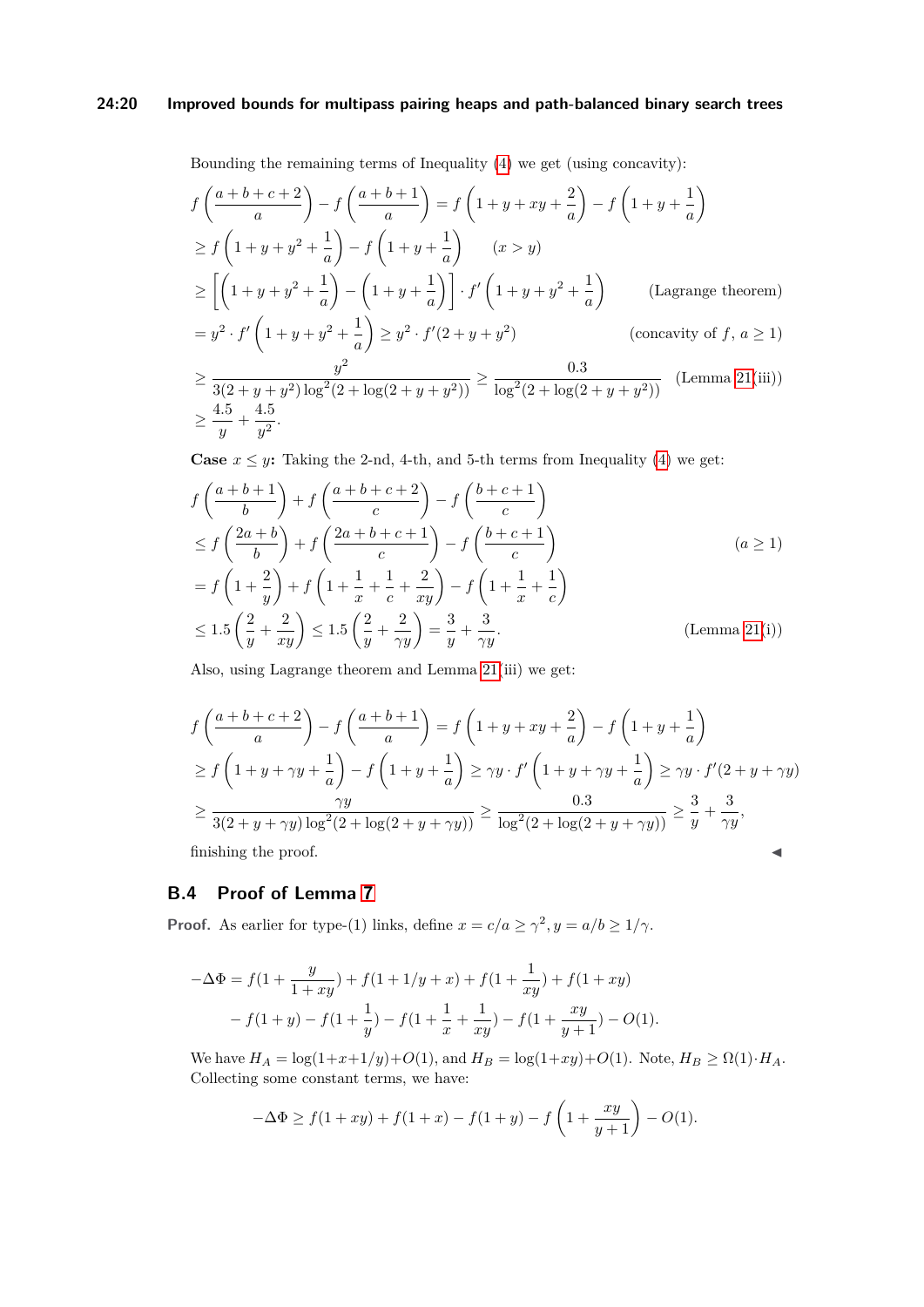As  $f(1+x) - f(1+\frac{xy}{y+1}) \geq 0$ , we further simplify:

$$
-\Delta \Phi \ge f(1+xy) - f(1+y) - O(1).
$$

It is now sufficient to show

$$
f(1+xy) - f(1+y) \ge \Omega(1) \cdot \frac{\log(1+ x + 1/y)}{\log^2(2 + \log(1+xy))} - O(1).
$$

We start with the left side:

$$
f(1+xy) - f(1+y) \ge f(1+xy) - f(2\gamma y)
$$
  
\n
$$
= g(\log (1+xy)) - g(\log (y) + \log 2\gamma)
$$
 (rewriting)  
\n
$$
\ge g'(\log (1+xy)) \cdot (\log (1+xy) - \log y - \log 2\gamma)
$$
  
\n(by Lagrange thm.)  
\n
$$
= g'(\log (1+xy)) \cdot (\log (1/y+x) - \log 2\gamma)
$$
 (rewriting)  
\n
$$
\ge \Omega(1) \cdot \frac{\log (1/y+x)}{\log^2(2+\log(1+xy))} - O(1)
$$
  
\n(expanding the derivative of g)  
\n
$$
\ge \Omega(1) \cdot \frac{\log (1+x+1/y)}{\log^2(2+\log(1+xy))} - O(1)
$$
 (adding a constant term)  
\n
$$
= \Omega(1) \cdot \frac{H_A}{\log^2(2+H_B)} - O(1).
$$

| w<br>M. |
|---------|
|         |

# <span id="page-20-0"></span>**B.5 Proof of Lemma [8](#page-6-2)**

**Proof.** As earlier for type-(1) links, define  $x = c/b \ge \gamma$ ,  $y = b/a \ge \gamma$ . We get:

$$
-\Delta \Phi = f\left(1 + \frac{1}{y + xy}\right) + f(1 + y + xy) + f\left(1 + \frac{1}{x}\right) + f(1 + x) - f\left(1 + \frac{1}{y}\right) - f(1 + y) - f\left(1 + \frac{1}{x} + \frac{1}{xy}\right) - f\left(1 + \frac{xy}{y + 1}\right) - O(1).
$$

We have  $H_A = \log(1 + y + xy) + O(1)$ , and  $H_B = \log(1 + x) + O(1)$ . Clearly  $H_A \ge H_B$ . Collecting some constant terms, we have:

$$
-\Delta \Phi \ge f(1+y+xy) + f(1+x) - f(1+y) - f\left(1+\frac{xy}{y+1}\right) - O(1).
$$

As  $f(1+x) - f(1+\frac{xy}{y+1}) \geq 0$ , we further simplify:

$$
-\Delta \Phi \ge f(1 + y + xy) - f(1 + y) - O(1).
$$

It is now sufficient to show

$$
f(1 + y + xy) - f(1 + y) \ge \Omega(1) \cdot \frac{\log(1 + x)}{\log^2(2 + \log(1 + y + xy))} - O(1).
$$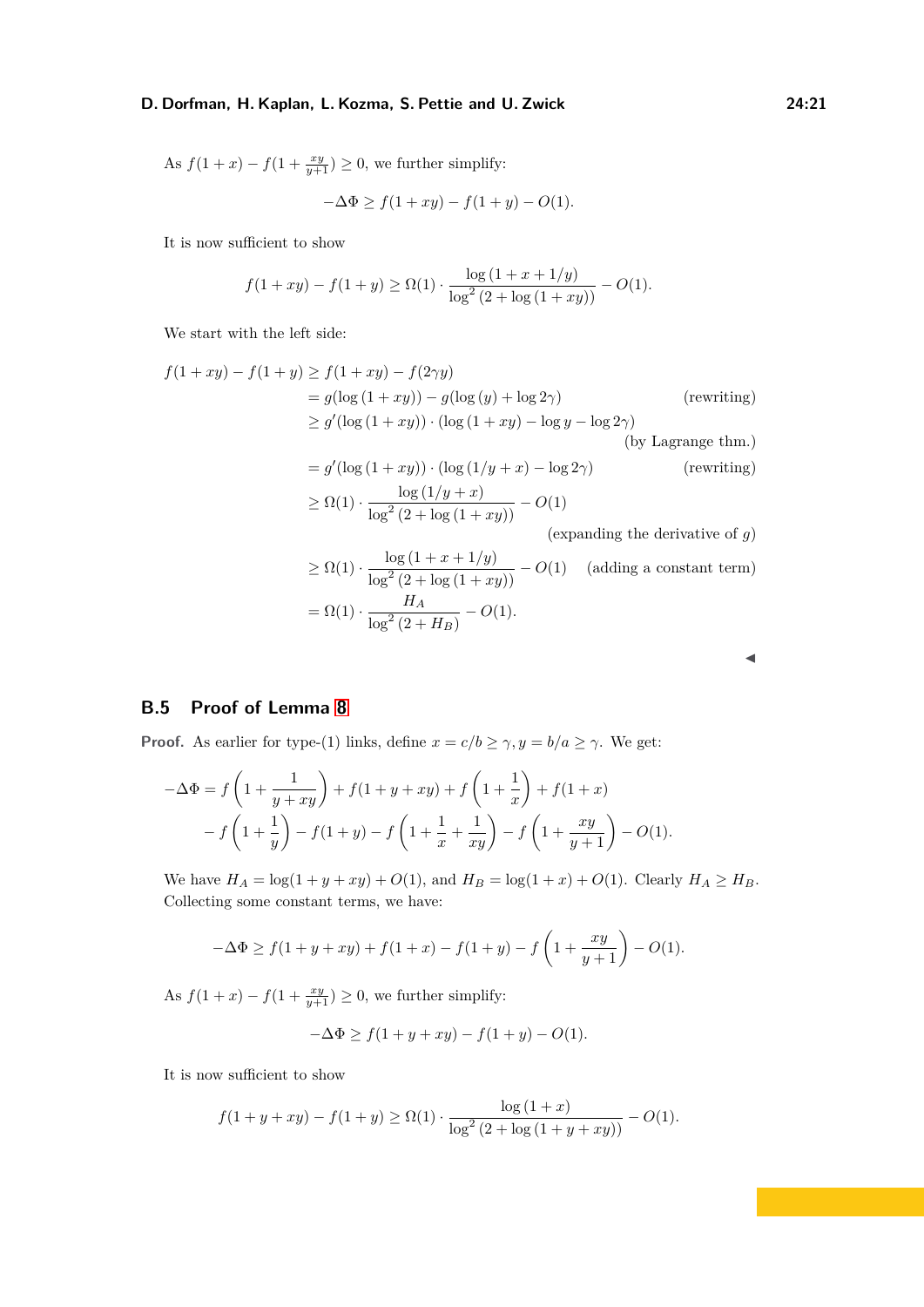# **24:22 Improved bounds for multipass pairing heaps and path-balanced binary search trees**

We start with the left side:

$$
f(1 + y + xy) - f(1 + y) \ge f(y + xy) - f(1 + y)
$$
  
\n
$$
\ge f(y + xy) - f(2y)
$$
  
\n
$$
= g(\log(y + xy)) - g(\log(y) + 1)
$$
 (rewriting)  
\n
$$
\ge g'(\log(y + xy)) \cdot (\log(y + xy) - \log y - 1)
$$
  
\n
$$
= g'(\log(y + xy)) \cdot (\log(1 + x) - 1)
$$
 (rewriting)  
\n
$$
\ge \Omega(1) \cdot \frac{\log(1 + x)}{\log^2(2 + \log(y + xy))} - O(1)
$$

(expanding the derivative of *g*)

$$
\geq \Omega(1) \cdot \frac{\log\left(1+x\right)}{\log^2\left(2+\log\left(1+y+xy\right)\right)} - O(1)
$$

(adding a constant term)

$$
= \Omega(1) \cdot \frac{H_B}{\log^2(2 + H_A)} - O(1).
$$

| × | M. |    |  |
|---|----|----|--|
|   |    | M. |  |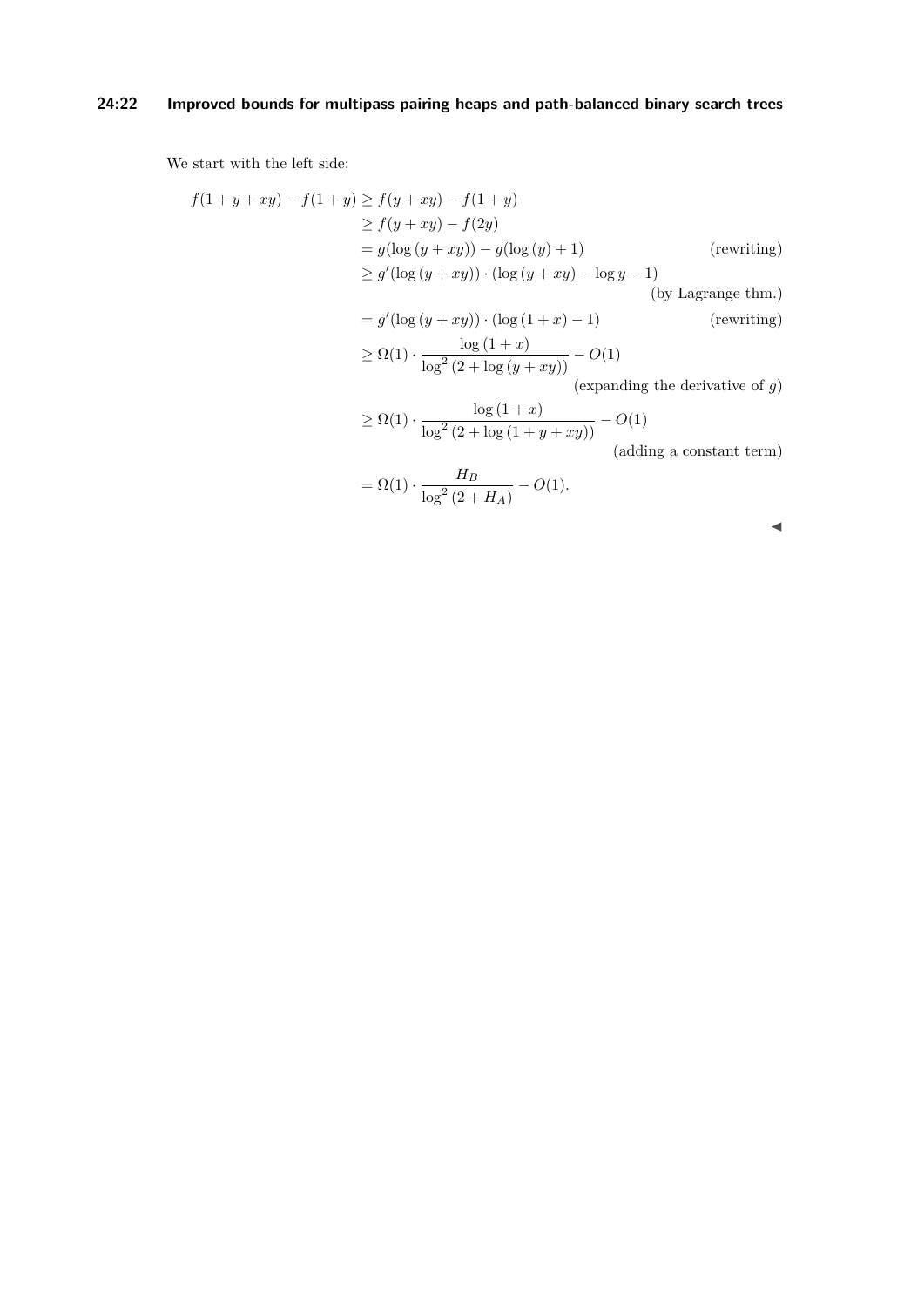# <span id="page-22-0"></span>**C Simpler proof of the**  $O(\log n \cdot \log \log n / \log \log \log n)$  bound

Recall that Balasubramanian and Raman [\[1\]](#page-29-5) proved a bound of  $O(\log n \cdot \log \log n / \log \log n)$ on the amortized time of operations in path-balanced BSTs, using a scaled version of the "sum-of-logs" potential function (see Definition [22\)](#page-22-1). We give a somewhat simpler proof of this result by combining an intermediate result of Balasubramanian and Raman with the Fredman et al.  $O(\log n \cdot \log \log n / \log \log n)$  amortized time bound for multipass pairing heaps [\[5\]](#page-29-8).

As in [\[5\]](#page-29-8) and [\[1\]](#page-29-5) we use a scaled "sum-of-logs" potential function.

<span id="page-22-1"></span>**Definition 22.** Let  $\Psi'$  be sum-of-logs potential function. That is

$$
\Psi'(T) = \sum_{x \in T} \log s(x).
$$

The *scaled* sum-of-logs potential function is denoted by  $\Psi$  and equals  $\Psi' / \log \log \log n$ , where *n* is the size of the tree.

We analyse long paths using Theorem [24](#page-22-2) and use Inequality (1) of Balasubramanian and Raman [\[1\]](#page-29-5) to analyse the last recursive call on a short path.

Formally, we prove:

<span id="page-22-3"></span> $\triangleright$  **Theorem 23.** *The amortized time of search using path-balance is O* (log *n*  $\cdot$  log log  $n$ )*.* 

We state Theorem 2 of Fredman et al. [\[5\]](#page-29-8) for *multipass pairing heaps* which suffices for us to prove Theorem [23.](#page-22-3) Recall that in Theorem [15](#page-7-4) we improved this result.

<span id="page-22-2"></span>▶ **Theorem 24** ( [\[5,](#page-29-8) Thm 2.] ). The amortized time of delete-min in multipass pairing heaps, *using the scaled sum-of-logs potential function is*  $O(\log n \cdot \log \log n / \log \log \log n)$ .

In order to analyse a recursive call on a path longer than a threshold  $\tau = \log n$ .  $\log \log n / \log \log \log n$  we use the following lemma regarding the potential change caused by rotating a median to the root.

<span id="page-22-5"></span> $\blacktriangleright$  **Lemma 25.** *Rotating the median to the root increases*  $\Psi'$  *by*  $O(\log n)$ *.* 

**Proof.** Note that the only nodes that change their potential are the median and the nodes above it on the search path. Among these nodes only the median may increase its potential, as the subtrees of all other nodes cannot increase, see Figure [9.](#page-23-0) Therefore, since the potential of each node is bounded by  $O(\log n)$ , the result follows.

In this section we assume that a short path is converted into a balanced binary tree in a single step. We analyse the change in  $\Psi$  using Inequality (1) of Balasubramanian and Raman [\[1\]](#page-29-5). We restate this inequality here, stressing that we use it only for the warm-up proof of this section and not in the proof of the main results of this paper.

<span id="page-22-4"></span>**Lemma 26** ([\[1,](#page-29-5) Ineq. (1)]). The change in  $\Psi'$  caused by converting  $\mathcal{P}^x$  into a balanced tree *is*

$$
\Delta\Psi' \le 3\log n \log \left(\ell(\mathcal{P}^x) + 1\right) + 3\log n + 1.
$$

By the definition of  $\Psi$  and  $\Psi'$ , Lemma [26](#page-22-4) implies that

 $\Delta \Psi \leq (3 \log n \log (\ell(\mathcal{P}^x) + 1) + 3 \log n + 1) / \log \log \log n.$ 

We now prove Theorem [23.](#page-22-3)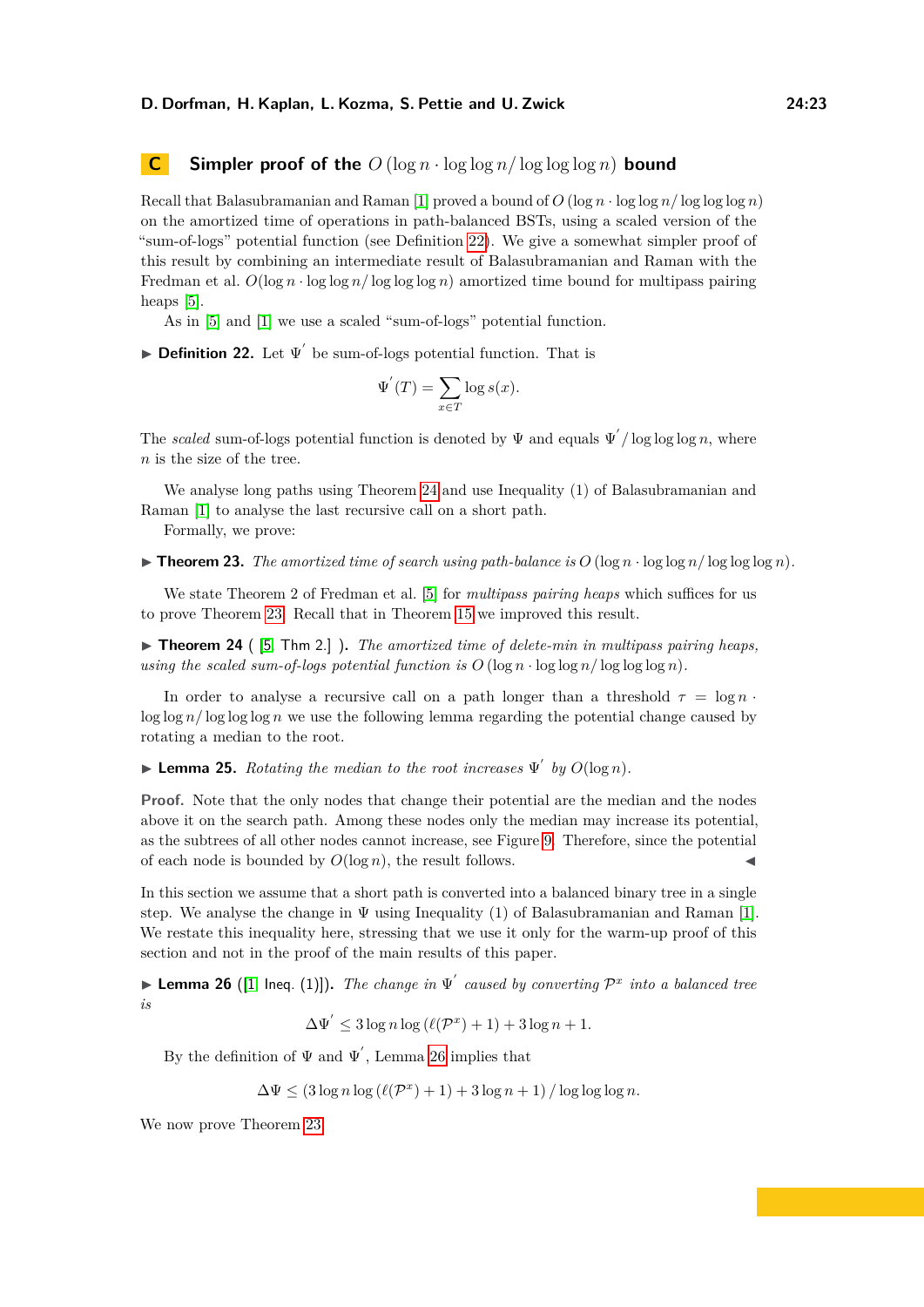<span id="page-23-0"></span>

**Figure 9** Single rotation of a median *xi*. Note that only *x<sup>i</sup>* may increase its potential.

**Proof (Theorem [23\)](#page-22-3).** Let  $k = \ell(\mathcal{P}^x)$  be the length of the search path (*k* is also the real cost). Assume first that  $k \leq \tau$ . By Lemma [26](#page-22-4) we have

 $k + \Delta \Psi \leq T + (3 \log n \log (T + 1) + 3 \log n + 1) / \log \log \log n = O(\log n \cdot \log \log n / \log \log \log n)$ ,

which is the required *amortized* time.

Assume now  $k > \tau$ . We look at the potential change caused by the first recursive call (on the original search path of length *k*).

By Lemma [25,](#page-22-5) rotating the median *m* to the root causes a potential increase of  $O(\log n)$ . The path splits into  $\mathcal{P}^{>m}$  and  $Q^x$ , of which  $\mathcal{P}^{>m}$  is monotone. By Theorem [24](#page-22-2) and the definition of *amortized* time, performing a multipass transformation on P *>m* results in a decrease in  $\Psi$  of  $k/2 - O$  (log  $n \cdot \log \log n / \log \log \log n$ ). Scaling the potential by 2, we obtain a decrease of  $k - O(\log n \cdot \log \log n / \log \log n)$  in potential. By the same argument, all recursive calls on search paths of length larger than  $\tau$  can only decrease the potential.

To conclude, all recursive calls (up until the last call on a path of length less than *τ* ) decrease the potential by at least  $k - O(\log n \cdot \log \log n / \log \log \log n)$ . Also, as we have already analysed, the last call on a path of length at most *τ* increases Ψ by at most  $O(\log n \cdot \log \log n / \log \log \log n)$ , yielding the required amortized time.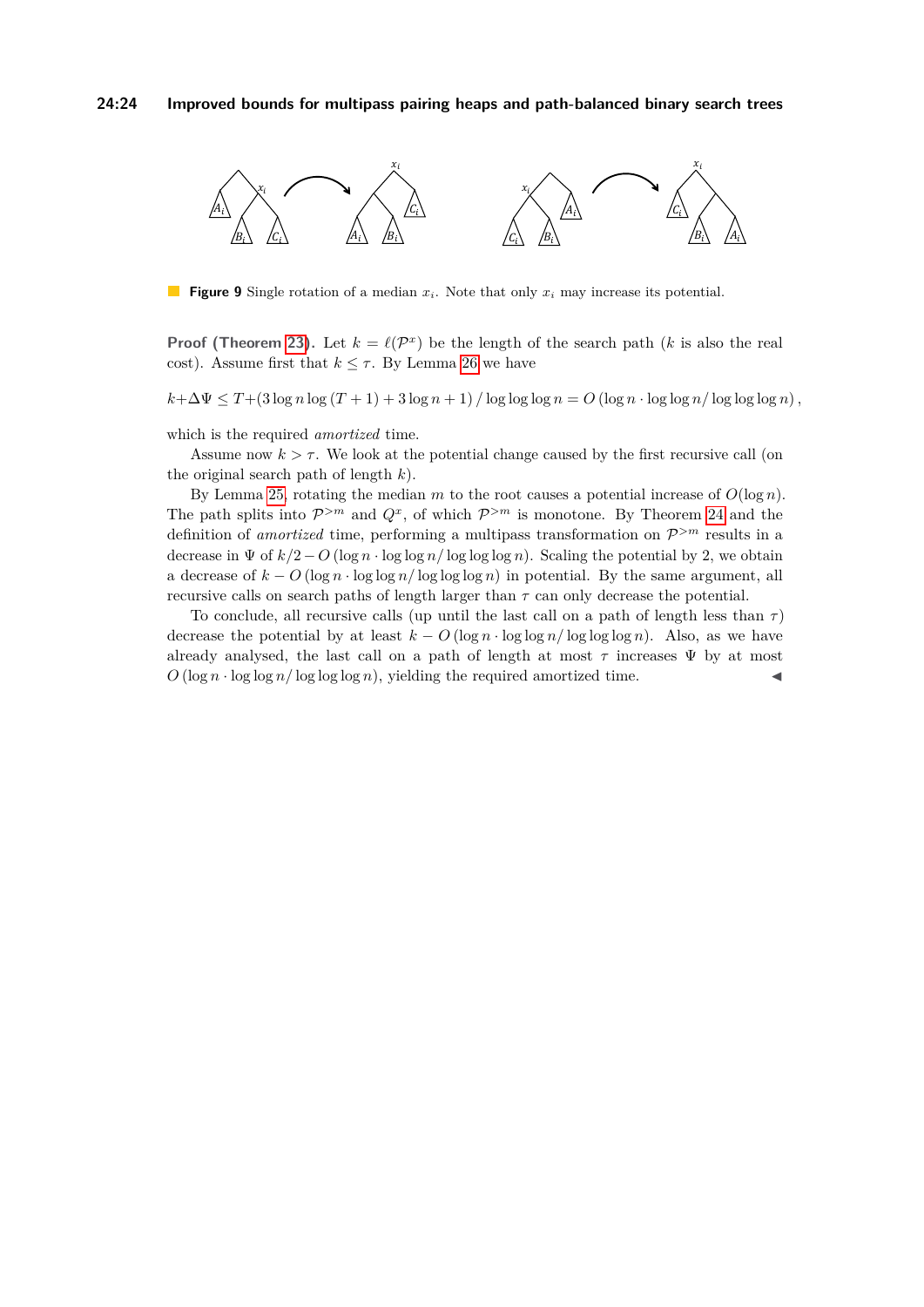# <span id="page-24-1"></span><span id="page-24-0"></span>**D Proof of Lemma [20](#page-11-0)**



**Figure 10** Four cases according to the direction in which the search path continues.

**Proof.** Let  $m_1, ..., m_j$  be the medians of all recursive calls (where  $j < \log \log n$ ). We analyse separately the change in potential due to nodes on  $P$  and nodes off  $P$ .

First, we analyse the change in potential due to nodes off  $P$ . The only nodes off  $P$  that can increase their potential due to rotating  $m<sub>i</sub>$  to the root (of the subtree rooted at the shallowest node of  $\mathcal{P}^i$  are the children of  $m_i$ . Each median has at most one such child which is off  $P$  before the transformation. This child is either the root of  $B_i$  or the root of  $C_i$ , see Figure [10.](#page-24-1) Thus, at most  $j < \log \log n$  nodes off  $P$  increase their potential. Since the potential of each node is bounded by  $f(n) = O(\log n / \log^3 \log n)$ , we get that the total increase in potential due to nodes off  $P$  is  $O(\log n)$ .

We now analyse nodes on  $P$ . We look at the potential after the transformation. Let  $\Phi_i$  be the potential of the nodes on  $\mathcal{P}^{>m_{\ell-i+1}}$  after the transformation. Let  $a_1 \leq ... \leq a_{\ell(\mathcal{P}^{>m_{\ell-i+1}})}$ be the sizes of the subtrees rooted at the nodes of  $\mathcal{P}^{>m_{\ell-i+1}}$  bottom to top, we get that

$$
\Phi_{i} = \sum_{k=1}^{\ell(\mathcal{P}^{>m_{\ell-i+1}})-1} f\left(\frac{a_{k+1}}{a_{k}}\right) = \sum_{k=1}^{\ell(\mathcal{P}^{>m_{\ell-i+1}})-1} g\left(\log \frac{a_{k+1}}{a_{k}}\right) \leq \ell(\mathcal{P}^{>m_{\ell-i+1}}) \cdot g\left(\frac{\log n}{\ell(\mathcal{P}^{>m_{\ell-i+1}})}\right)
$$
\n
$$
= \frac{\log n}{\log^{3}\left(4 + \frac{\log n}{\ell(\mathcal{P}^{>m_{\ell-i+1}})}\right)} \leq \frac{\log n}{\log^{3}\left(4 + \frac{\log n}{2^{i}}\right)} \leq \frac{\log n}{(\log \log n - i)^{3}}.
$$

When we sum this up over all of the monotone paths  $\mathcal{P}^{>m_i}$  we get  $O(\log n)$ . Thus, the total change in potential caused by the entire transformation is  $O(\log n)$ .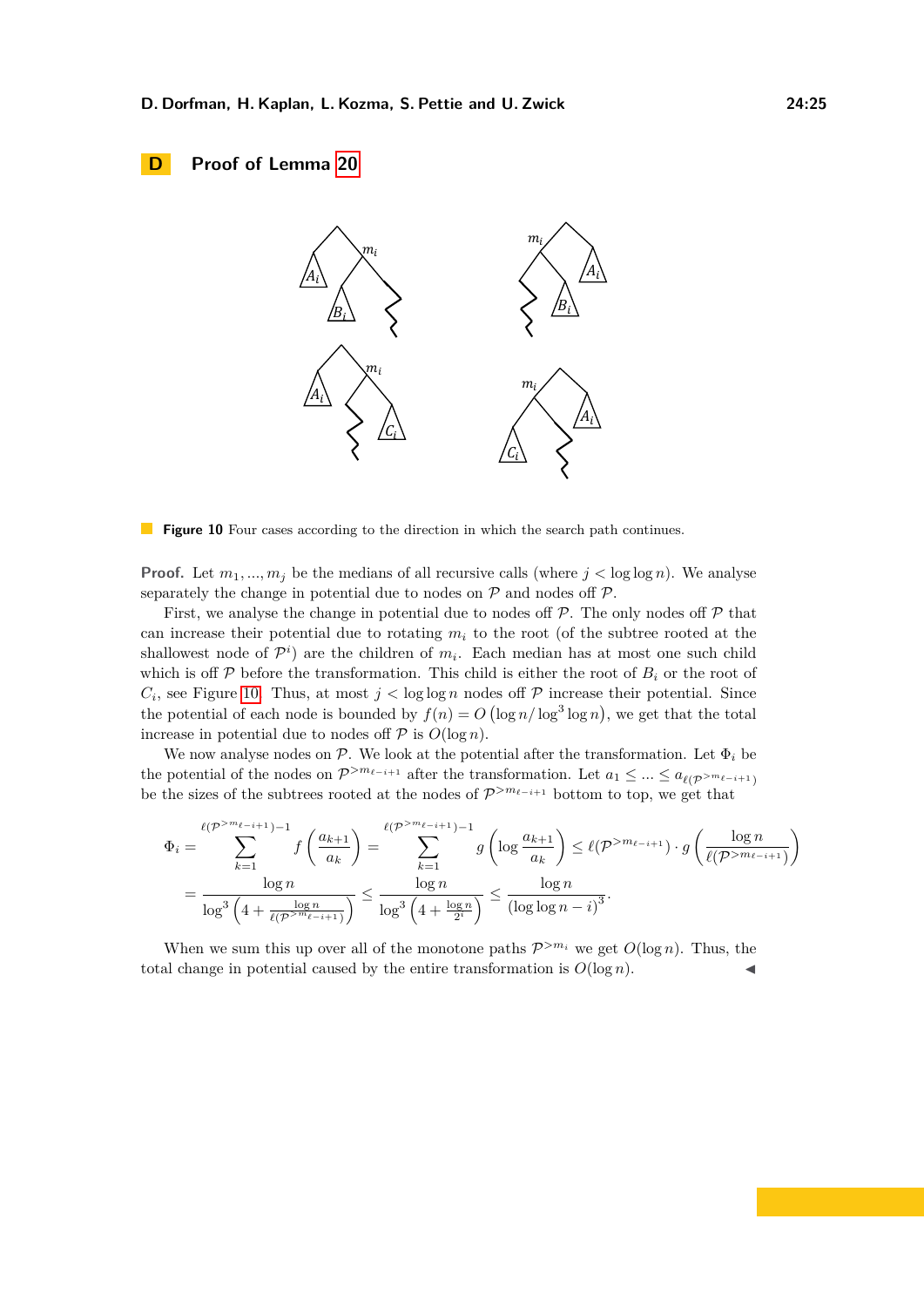# <span id="page-25-0"></span>**E Proof of Theorem [15](#page-7-4) with a modified potential**

We show that the results of  $\S 2$  $\S 2$  also hold with the potential function:

$$
\phi(x) = \frac{H(x)}{\log^3(4 + H(x))}.
$$

The proofs closely follow the previous ones. We observe that the exact exponent of the potential function (2 or 3) is crucially used only in the proof of Lemma [3](#page-5-5) (the remaining proofs go through essentially unchanged with the new potential function). We first update the constant  $\gamma$  to  $\gamma = 3000^2$ .

<span id="page-25-1"></span> $\blacktriangleright$  **Lemma 27.** *Links of type-(3) can only decrease the potential.* 

We reprove the technical lemmas we need in order to prove Lemma [27.](#page-25-1)

<span id="page-25-2"></span>▶ **Lemma 28.** *For every*  $x \ge 1, y \ge 0$ ,  $f(x + y) \le f(x) + 1.5y$ .

**Proof.** Due to the concavity of *f* and the fact that  $f'(1) = \frac{1}{8 \ln 2} < 1.5$ .

$$
\blacksquare
$$

<span id="page-25-4"></span> $\blacktriangleleft$ 

<span id="page-25-6"></span>**In Lemma 29.** *For every*  $x \geq \gamma$  *it holds that* 

$$
f'(x) \ge \frac{0.32}{x \log^3(4 + \log x)}.
$$

**Proof.** Taking the derivative of  $f(x) = \log x / \log^3(4 + \log x)$  we get by the multiplication rule

$$
f'(x) = \frac{\ln^2 2}{x \ln^3 (4 + \log x)} - \frac{\frac{3 \ln 2 \ln x}{\log x + 4}}{x \ln^4 (4 + \log x)}
$$
  
= 
$$
\frac{\ln^2 2}{x \ln^3 (4 + \log x)} \left[ 1 - \frac{3 \ln x}{\ln 2 \cdot (4 + \log x) \cdot \ln (4 + \log x)} \right]
$$
  

$$
\geq \frac{0.224 \cdot \ln^2 2}{x \ln^3 (4 + \log x)} = \frac{0.224}{x \cdot \ln 2 \cdot \log^3 (4 + \log x)} \geq \frac{0.32}{x \log^3 (4 + \log x)}.
$$

<span id="page-25-3"></span>**Lemma 30.**  $f(1+x)+f(1+\frac{1}{x})$  has only one maximum point in  $[\frac{1}{\gamma}, \gamma]$ , and two global *minima.*

**Proof.** Because of symmetry around  $x = 1$ , it suffices to prove that  $h(x) = f(1+x) + f(1+\frac{1}{x})$ has only one minimum in  $(1, \gamma)$ . This minimum is at  $x = 5.6259$ . The plot of this function is similar to the plot in Figure [8,](#page-14-1) we omit the tedious analytical derivation.

<span id="page-25-5"></span>**I Lemma 31.** *Fix*  $a, b \in \mathbb{N}$ , if  $\frac{1}{\gamma} \leq \frac{a}{b} \leq \gamma$ , then

$$
f\left(\frac{a+b+1}{a}\right) + f\left(\frac{a+b+1}{b}\right) \le 0.22.
$$

**Proof.** Cases  $1 \leq a, b \leq 3000$  are computer-verified (the maximal value is 0.208). Thus, assume  $a, b > 3000$ . Denote  $x = \frac{a}{b}$ . Using Lemma [28,](#page-25-2) we get that

$$
f\left(\frac{a+b+1}{a}\right) + f\left(\frac{a+b+1}{b}\right) = f\left(1 + \frac{1}{x} + \frac{1}{a}\right) + f\left(1 + x + \frac{1}{b}\right)
$$
  
\n
$$
\le f\left(1 + \frac{1}{x}\right) + f\left(1 + x\right) + 1.5\left(\frac{1}{a} + \frac{1}{b}\right) \le f\left(1 + \frac{1}{x}\right) + f\left(1 + x\right) + 0.001. \tag{5}
$$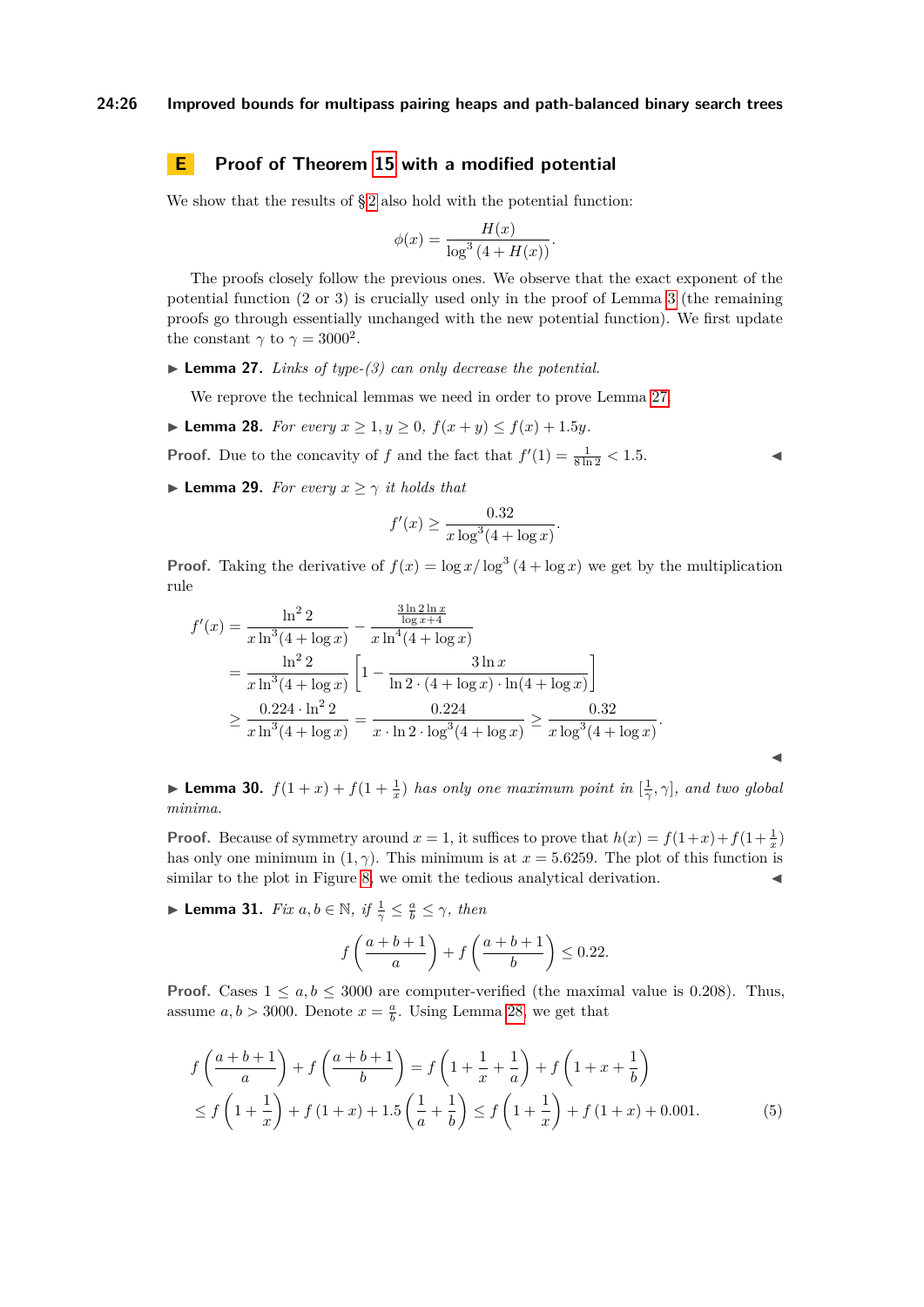Using Lemma [30](#page-25-3) we further obtain

$$
f\left(1+\frac{1}{x}\right) + f\left(1+x\right) \le \max\{f(2) + f(2), f\left(1+\frac{1}{\gamma}\right) + f(1+\gamma)\} \le 0.217. \tag{6}
$$

By combining  $(5)$  and  $(6)$  the claim follows.

We are ready to prove Lemma [27.](#page-25-1)

**Proof. Type-(3A)** link  $(c \geq \gamma^2 a \geq \gamma b)$ :

Recall that the change in potential given in Equation [\(1\)](#page-4-2) is

$$
\Delta \Phi = f\left(\frac{a+b+1}{a}\right) + f\left(\frac{a+b+1}{b}\right) + f\left(\frac{a+b+c+2}{a+b+1}\right) + f\left(\frac{a+b+c+2}{c}\right)
$$

$$
-f\left(\frac{a+b+c+2}{a}\right) - f\left(\frac{a+b+c+2}{b+c+1}\right) - f\left(\frac{b+c+1}{b}\right) - f\left(\frac{b+c+1}{c}\right).
$$

Denote  $x = \frac{c}{a} \ge \gamma^2, y = \frac{a}{b} \ge \frac{1}{\gamma}$ . We split the proof into cases according to the value of *y*.

**Case**  $y < \gamma$ : We use Lemma [31](#page-25-5) to bound the first two terms by 0.22. The 7-th term is larger than the 3-rd so if we discard them both we only increase the right hand side. We also discard the 6-th and 8-th terms (as their signs are negative). This gives

$$
\Delta \Phi \le 0.22 + f\left(\frac{a+b+c+2}{c}\right) - f\left(\frac{a+b+c+2}{a}\right)
$$

<span id="page-26-0"></span>*.*

Observe that since  $a \geq 1$ ,

$$
f\left(\frac{a+b+c+2}{c}\right) \le f\left(\frac{3a+b+c}{c}\right) = f\left(1 + \frac{3}{x} + \frac{1}{xy}\right) \le 1.5\left(\frac{3}{\gamma^2} + \frac{1}{\gamma}\right) \le 0.01,
$$

where the next to last inequality follows from Lemma [28.](#page-25-2) Observing  $f\left(\frac{a+b+c+2}{a}\right) \ge f(1+x) \ge$  $f(\gamma^2) > 0.25$  completes the proof in this case.

**Case**  $x \geq y \geq \gamma$ : We drop the 3-rd and 5-th terms (as a negative quantity). It now suffices to show that

$$
f\left(\frac{b+c+1}{b}\right) \ge f\left(\frac{a+b+1}{a}\right) + f\left(\frac{a+b+1}{b}\right) + f\left(\frac{a+b+c+2}{c}\right).
$$

Using Lemma [28](#page-25-2) we get:

$$
f\left(\frac{a+b+1}{a}\right) + f\left(\frac{a+b+c+2}{c}\right) \le 1.5\left(\frac{2}{y} + \frac{1}{x} + \frac{3}{xy}\right) \le \frac{4.5}{y} + \frac{4.5}{y^2}.
$$

Using Lemma [29](#page-25-6) and by Lagrange theorem:

$$
f\left(\frac{b+c+1}{b}\right) - f\left(\frac{a+b+1}{b}\right) = f\left(1+xy+\frac{1}{b}\right) - f\left(1+y+\frac{1}{b}\right)
$$
  
\n
$$
\geq f\left(1+\gamma y+\frac{1}{b}\right) - f\left(1+y+\frac{1}{b}\right) \geq \left[\left(1+\gamma y+\frac{1}{b}\right) - \left(1+y+\frac{1}{b}\right)\right] \cdot f'\left(1+\gamma y+\frac{1}{b}\right)
$$
  
\n
$$
\geq (\gamma y - y) f'(2+\gamma y) \geq \frac{(\gamma y - y) \cdot 0.32}{(2+\gamma y) \log^3(4+\log(2+\gamma y))} \geq \frac{0.3}{\log^3(4+\log(2+\gamma y))} \geq \frac{4.5}{y} + \frac{4.5}{y^2}.
$$

Where the second inequality uses Lagrange theorem and the concavity of *f*, and the second to last inequality uses that  $(\gamma y - y)/(2 + \gamma y) \ge 0.9996$ .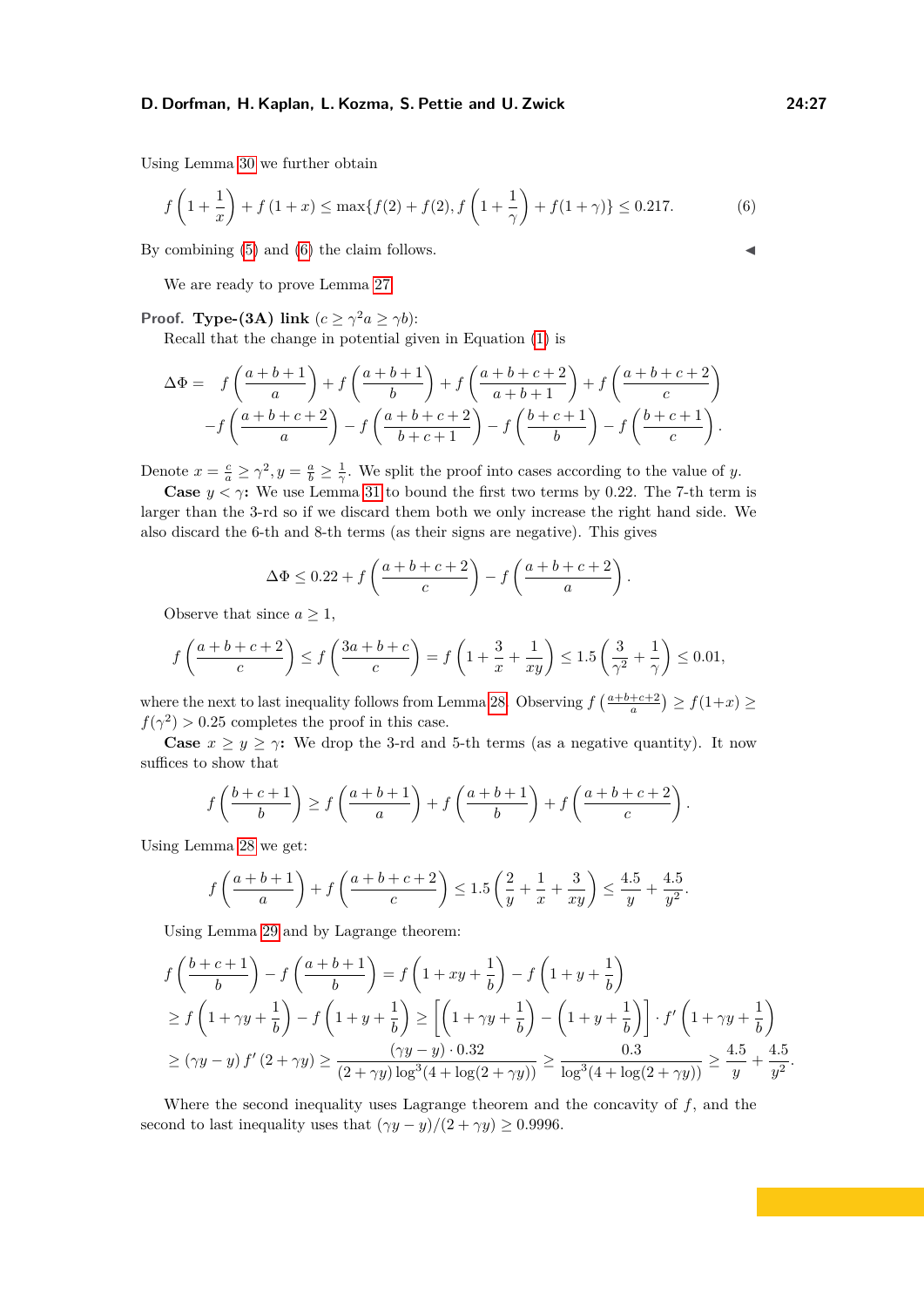### **24:28 Improved bounds for multipass pairing heaps and path-balanced binary search trees**

**Case**  $y > x$ : We again drop the 3rd and 5th terms (as a negative quantity). Using Lemma [29,](#page-25-6)

$$
f\left(\frac{b+c+1}{b}\right) - f\left(\frac{a+b+1}{b}\right) = f\left(1+xy+\frac{1}{b}\right) - f\left(1+y+\frac{1}{b}\right)
$$
  
\n
$$
\geq \left[\left(1+xy+\frac{1}{b}\right) - \left(1+y+\frac{1}{b}\right)\right] \cdot f'\left(1+xy+\frac{1}{b}\right) \geq (xy-y) \cdot f'\left(2+xy\right)
$$
  
\n
$$
\geq \frac{(xy-y) \cdot 0.32}{(2+xy)\log^3(4+\log(2+xy))} \geq \frac{0.3}{\log^3(4+\log(2+xy))} \geq \frac{0.3}{\log^3(4+\log(2+y^2))}.
$$

Also, by the concavity of *f*:

$$
f\left(\frac{a+b+c+2}{b+c+1}\right) + f\left(\frac{b+c+1}{c}\right) \ge f\left(1 + \frac{a+1}{b+c+1} + \frac{b+1}{c}\right). \tag{7}
$$

Thus, looking at the 4-th, 6-th and 8-th terms:

$$
f\left(\frac{a+b+c+2}{c}\right) - f\left(\frac{a+b+c+2}{b+c+1}\right) - f\left(\frac{b+c+1}{c}\right)
$$
  
\n
$$
\leq f\left(\frac{a+b+c+2}{c}\right) - f\left(1 + \frac{a+1}{b+c+1} + \frac{b+1}{c}\right)
$$
 (Inequality (7))  
\n
$$
\leq 1 \cdot \left(\frac{a+b+2}{b+c+1} - \frac{a+1}{b+1}\right) - 1 \cdot \left(\frac{a+1}{b+c+1} - \frac{a+1}{c}\right)
$$
 (Inequality (7))

$$
\leq 1.5 \left( \frac{a+b+2}{c} - \frac{a+1}{b+c+1} - \frac{b+1}{c} \right) = 1.5 \left( \frac{a+1}{c} - \frac{a+1}{b+c+1} \right) \tag{Lemma 28}
$$

$$
= 1.5 \cdot \frac{(a+1)(b+1)}{c \cdot (b+c+1)} = 1.5 \cdot \frac{\left(1 + \frac{1}{a}\right)\left(1 + \frac{1}{b}\right)}{x \cdot \left(1 + xy + \frac{1}{b}\right)} \le \frac{1}{xy} \le \frac{1}{y}. \quad \text{(using } x \ge \gamma^2 \text{, and } \frac{1}{a}, \frac{1}{b} \le 1\text{)}
$$

Putting it all together (using  $f\left(\frac{a+b+1}{a}\right) \le f\left(1+\frac{2}{y}\right) \le \frac{3}{y}$ ) we get that

<span id="page-27-1"></span><span id="page-27-0"></span>
$$
\Delta \Phi \le \frac{3}{y} + \frac{1}{y} - \frac{0.3}{\log^3(4 + \log(1 + y^2))} < 0.
$$

**Type-(3B)** link  $(c \ge \gamma b \ge \gamma^2 a)$ : The total change in potential is

$$
\Delta \Phi = f\left(\frac{a+b+1}{a}\right) + f\left(\frac{a+b+1}{b}\right) + f\left(\frac{a+b+c+2}{a+b+1}\right) + f\left(\frac{a+b+c+2}{c}\right)
$$

$$
-f\left(\frac{a+b+c+2}{a}\right) - f\left(\frac{a+b+c+2}{b+c+1}\right) - f\left(\frac{b+c+1}{b}\right) - f\left(\frac{b+c+1}{c}\right).
$$

We drop the 3-rd and 7-th terms (as a negative quantity), and also discard the 6-th term:

$$
\Delta \Phi \le f\left(\frac{a+b+1}{a}\right) + f\left(\frac{a+b+1}{b}\right) + f\left(\frac{a+b+c+2}{c}\right) - f\left(\frac{a+b+c+2}{a}\right) - f\left(\frac{b+c+1}{c}\right).
$$

Thus, it is enough to show

$$
f\left(\frac{a+b+c+2}{a}\right) + f\left(\frac{b+c+1}{c}\right) \ge f\left(\frac{a+b+1}{a}\right) + f\left(\frac{a+b+1}{b}\right) + f\left(\frac{a+b+c+2}{c}\right).
$$
\n(8)

Let  $x = \frac{c}{b} \ge \gamma, y = \frac{b}{a} \ge \gamma$ . We split the rest of the proof into two cases according to the largest among *x* and *y*.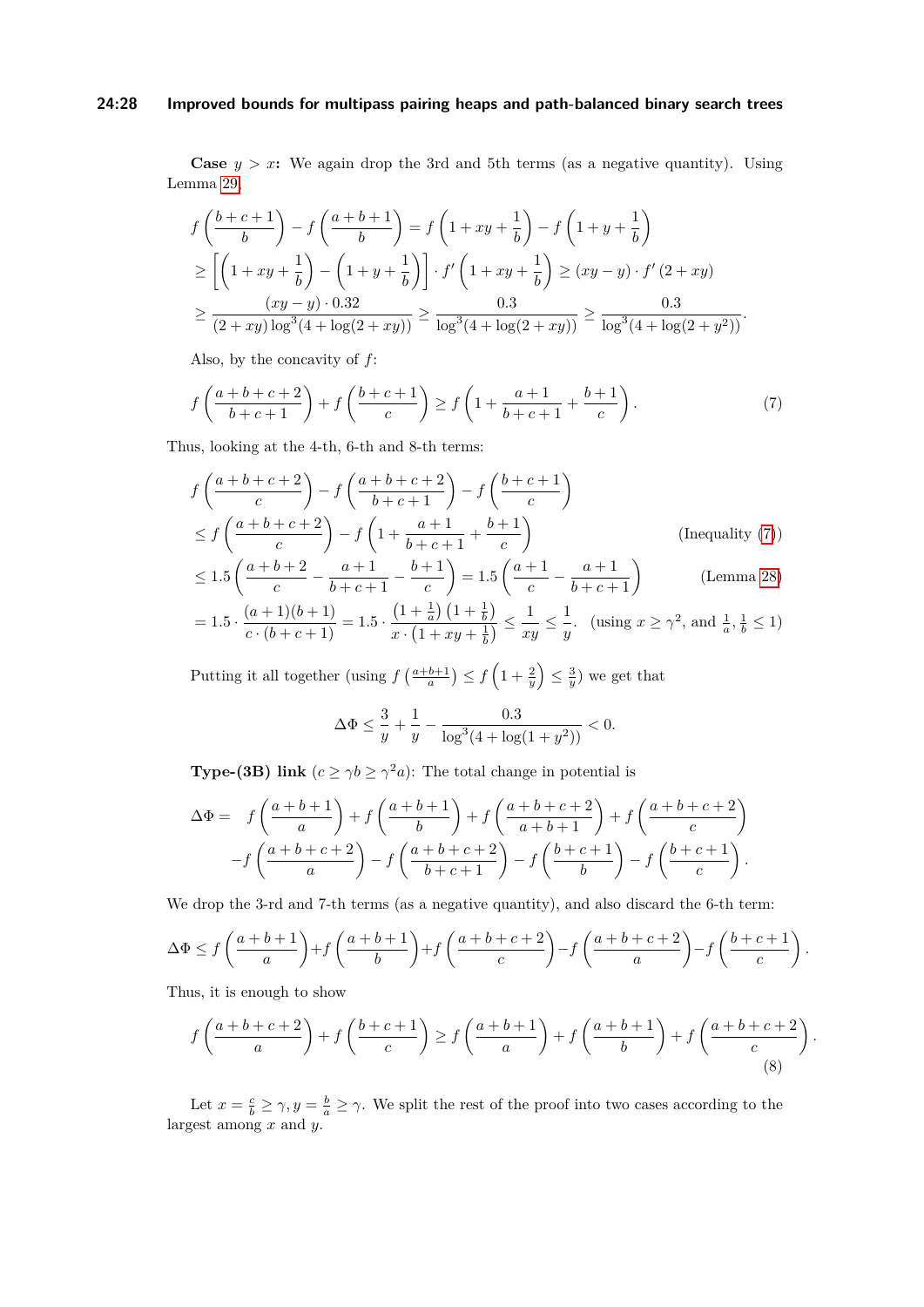**Case**  $x > y$ **:** We discard  $f\left(\frac{b+c+1}{c}\right)$  from Inequality [\(8\)](#page-27-1). Note that

$$
f\left(\frac{a+b+1}{b}\right) + f\left(\frac{a+b+c+2}{c}\right) \le f\left(1+\frac{2}{y}\right) + f\left(1+\frac{1}{x}+\frac{3}{xy}\right) \le f\left(1+\frac{2}{y}\right) + f\left(1+\frac{1}{y}+\frac{3}{y^2}\right).
$$

Thus, by Lemma [28](#page-25-2)

$$
f\left(\frac{a+b+1}{b}\right) + f\left(\frac{a+b+c+2}{c}\right) \le 1.5\left(\frac{2}{y} + \frac{1}{y} + \frac{3}{y^2}\right) = \frac{4.5}{y} + \frac{4.5}{y^2}.
$$

Bounding the remaining terms of Inequality [\(8\)](#page-27-1), we get (using concavity)

$$
f\left(\frac{a+b+c+2}{a}\right) - f\left(\frac{a+b+1}{a}\right) = f\left(1+y+xy+\frac{2}{a}\right) - f\left(1+y+\frac{1}{a}\right)
$$
  
\n
$$
\geq f\left(1+y+y^2+\frac{1}{a}\right) - f\left(1+y+\frac{1}{a}\right) \qquad (x>y)
$$
  
\n
$$
\geq \left[\left(1+y+y^2+\frac{1}{a}\right) - \left(1+y+\frac{1}{a}\right)\right] \cdot f'\left(1+y+y^2+\frac{1}{a}\right) \qquad \text{(Lagrange theorem)}
$$
  
\n
$$
= y^2 \cdot f'\left(1+y+y^2+\frac{1}{a}\right) \geq y^2 \cdot f'(2+y+y^2) \qquad \text{(concavity of } f, a \geq 1)
$$
  
\n
$$
\geq \frac{y^2 \cdot 0.32}{(2+y+y^2)\log^3(4+\log(2+y+y^2))} \geq \frac{0.3}{\log^3(4+\log(2+y+y^2))} \qquad \text{(Lemma 29)}
$$
  
\n
$$
\geq \frac{4.5}{y} + \frac{4.5}{y^2}.
$$

**Case**  $x \leq y$ : By taking the 2-nd, 4-th and 5-th terms from Inequality [\(8\)](#page-27-1) we get that

$$
f\left(\frac{a+b+1}{b}\right) + f\left(\frac{a+b+c+2}{c}\right) - f\left(\frac{b+c+1}{c}\right)
$$
  
\n
$$
\leq f\left(\frac{2a+b}{b}\right) + f\left(\frac{2a+b+c+1}{c}\right) - f\left(\frac{b+c+1}{c}\right)
$$
  
\n
$$
= f\left(1 + \frac{2}{y}\right) + f\left(1 + \frac{1}{x} + \frac{1}{c} + \frac{2}{xy}\right) - f\left(1 + \frac{1}{x} + \frac{1}{c}\right)
$$
  
\n
$$
\leq 1.5\left(\frac{2}{y} + \frac{2}{xy}\right) \leq 1.5\left(\frac{2}{y} + \frac{2}{\gamma y}\right) = \frac{3}{y} + \frac{3}{\gamma y}.
$$
 (Lemma 28)

Also, using Lagrange theorem and Lemma [29](#page-25-6) we get that

$$
f\left(\frac{a+b+c+2}{a}\right) - f\left(\frac{a+b+1}{a}\right) = f\left(1+y+xy+\frac{2}{a}\right) - f\left(1+y+\frac{1}{a}\right)
$$
  
\n
$$
\geq f\left(1+y+\gamma y+\frac{1}{a}\right) - f\left(1+y+\frac{1}{a}\right) \geq \gamma y \cdot f'\left(1+y+\gamma y+\frac{1}{a}\right) \geq \gamma y \cdot f'(2+y+\gamma y) \geq \frac{(\gamma y) \cdot 0.32}{(2+y+\gamma y)\log^3(4+\log(2+y+\gamma y))} \geq \frac{0.3}{\log^3(4+\log(2+y+\gamma y))} \geq \frac{3}{y} + \frac{3}{\gamma y}.
$$
  
\nThis concludes the proof.